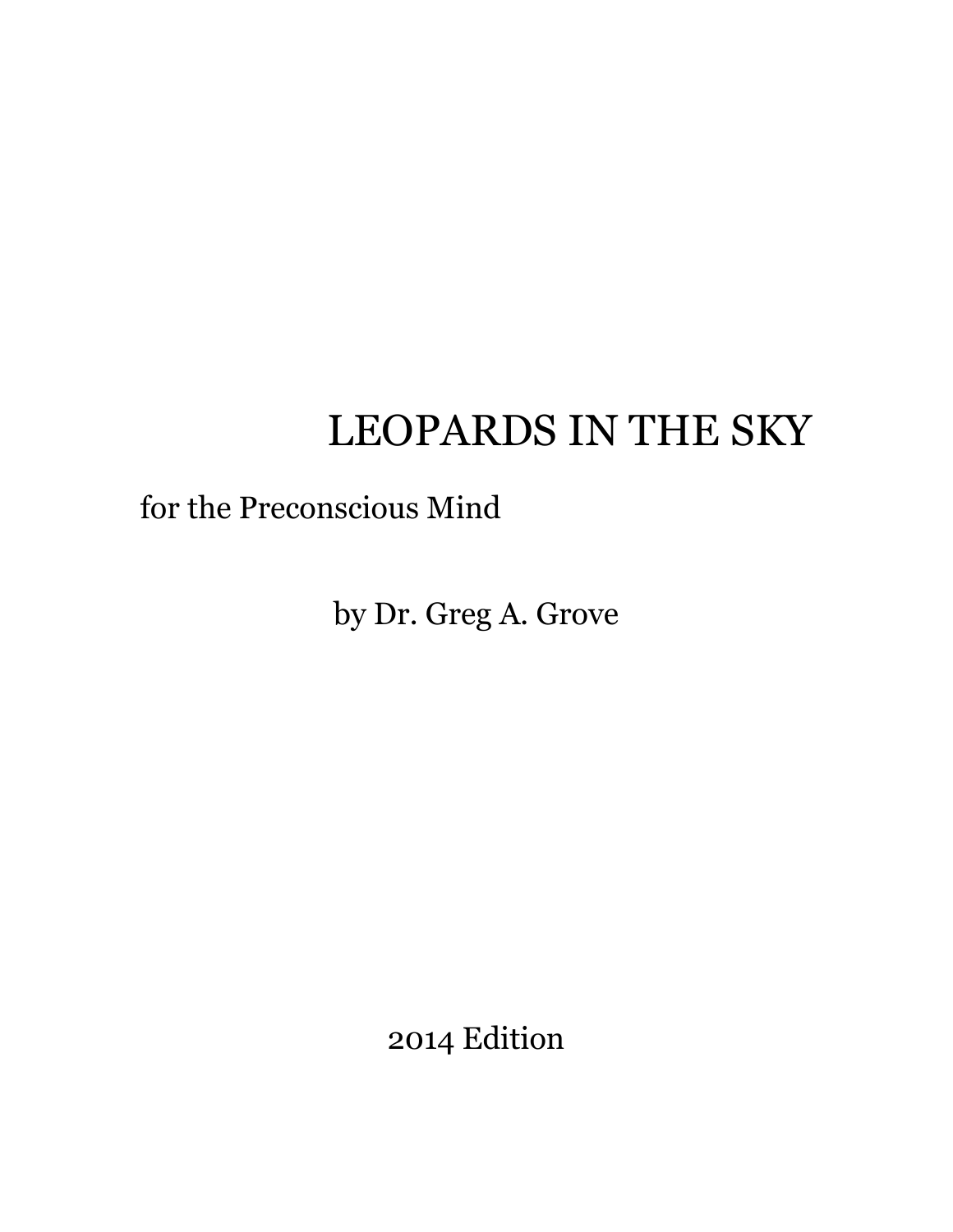#### FOREWORD

Previously used by hundreds of people in the fields of science and invention, art and medicine, business and writing--to advance the quality of life and joy of discovery--today the preconscious mind is being neglected in institutions of higher learning and elsewhere. Why is this so?

Several decades ago Sigmund Freud published his ideas about two levels of human consciousness, the conscious and unconscious. What you may not realize is that Freud also hinted at a third level of consciousness, the preconscious, which is the mind that exists between the conscious and unconscious. We use the preconscious mind when we think creatively, daydream, or meditate. Albert Einstein's great emphasis on the preconscious for generating many of his scientific theories underscores its significance. Over the years, however, the preconscious mind has not received the attention it deserves because Western society places more value on the practical and less on the imaginative.

The following 22 snapshot stories are designed to engage the preconscious mind through reflective daydream. To accomplish this aim, LEOPARDS IN THE SKY should be read slowly, meditatively. Give yourself plenty of time to visualize the setting and dip into the personality of the characters. Additionally, if you happen to find a story that is deeply compelling and has a sequel, turn next to the page at the end of the story. In this way it is possible to string together several stories of the same theme as you move in and out of reverie. More importantly, approach each story with a relaxed mind that is willing to extend the drama that gently unfolds. May your extended daydreams take on whatever theme or situation your imagination suggests, making each one uniquely yours.

The author holds the Doctor of Philosophy degree in Education and Doctor of Psychology degree in Creativity and Translogical Thinking. He has served on the faculties of Butte College, Santa Rosa Junior College, and Calamus International University. He is a published writer, researcher, musician, and poet. To further your own creativity, check out his web site, Mysterium, at [www.mysteriumsociety.org](http://www.mysteriumsociety.org/)

Special gratitude is accorded to Robert Bigdowski, technical consultant, without whose assistance LEOPARDS would never have leaped off the author's bookshop and into your capable hands.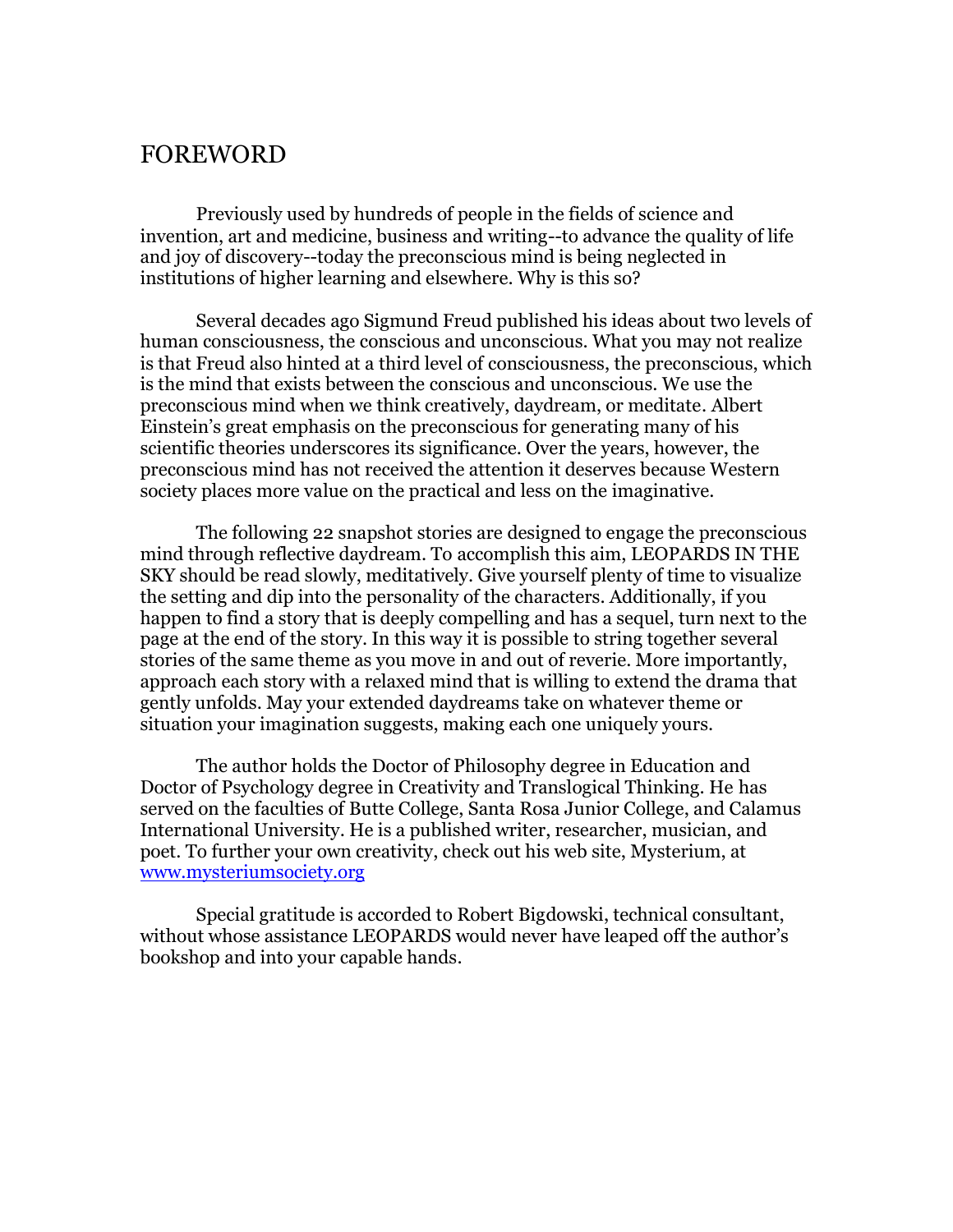CONTENTS

~ ~ ~ ~ ~ ~ ~ ~ ~

 $\sim$   $\sim$   $\sim$   $\sim$   $\sim$   $\sim$   $\sim$ 

Foreword iii The Wisdom of Silence 1 Reflections of Tomorrow 2 The Used Bookstore 3 Café a la verse 4 Codex Causal 5 Rachmaninov in the Afternoon 6 Whispers of the Past 7 Emile Tries Pendulum Dowsing 8 Revelation of a Past Life 9 Insightful Symbols 10 Emile and the Psychotherapist 11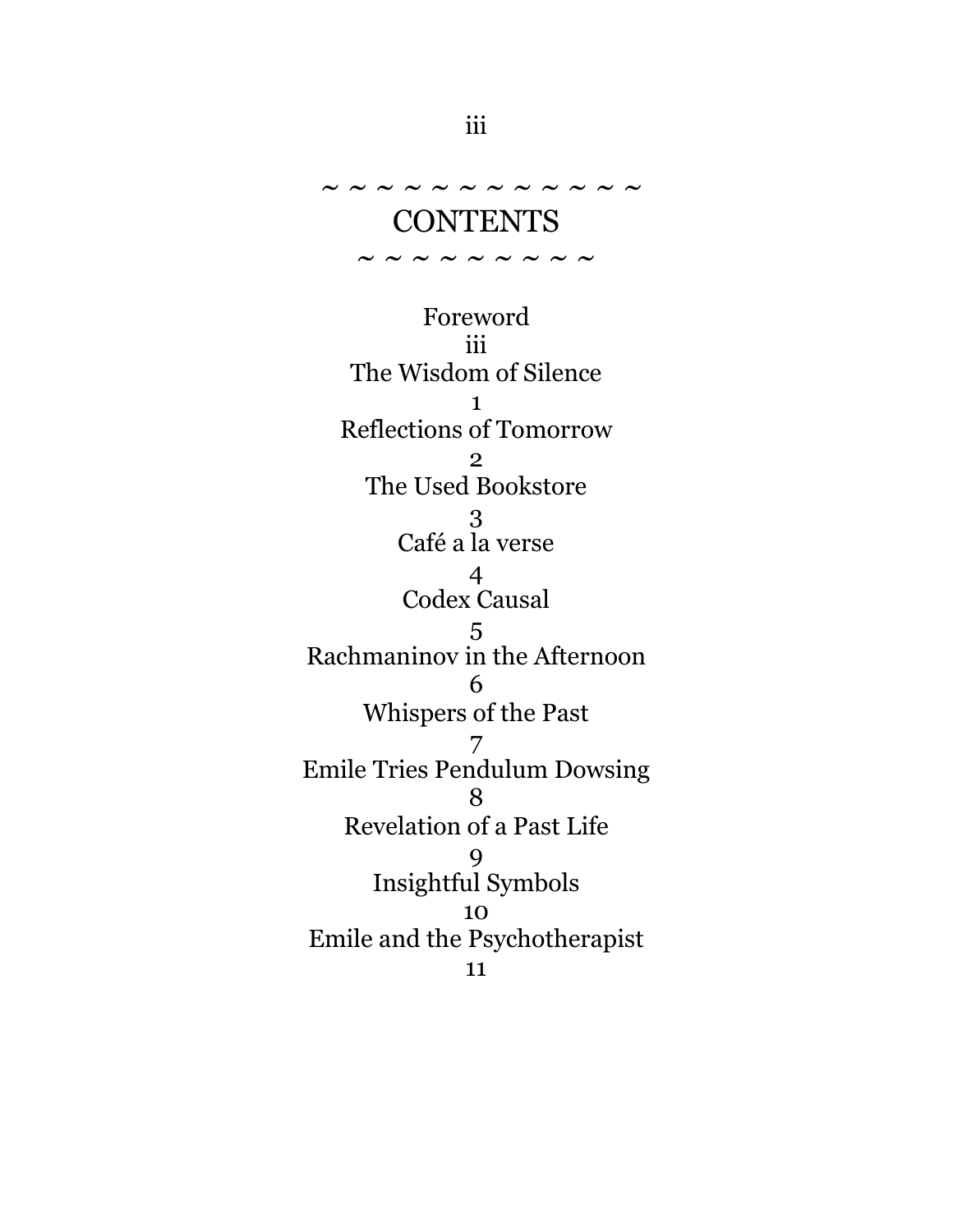Celluloid Fantasy 12 The Adept Speaks 13 Daubs of Debussy 14 Artistic Temperament 15 An Artistic Rating Temperament Scale 16 Quantified Talents 17 Cagey Silence 18 Viva Vivaldi 19 Mrs. Cunningham's Husband 20 Spectroscope Eyeglasses 21 Leopards in the Sky 22

> Annotated Resources 23 ~ ~ ~ ~ ~ ~~ ~ ~ ~ ~ ~

 $\sim$   $\sim$   $\sim$   $\sim$   $\sim$   $\sim$   $\sim$   $\sim$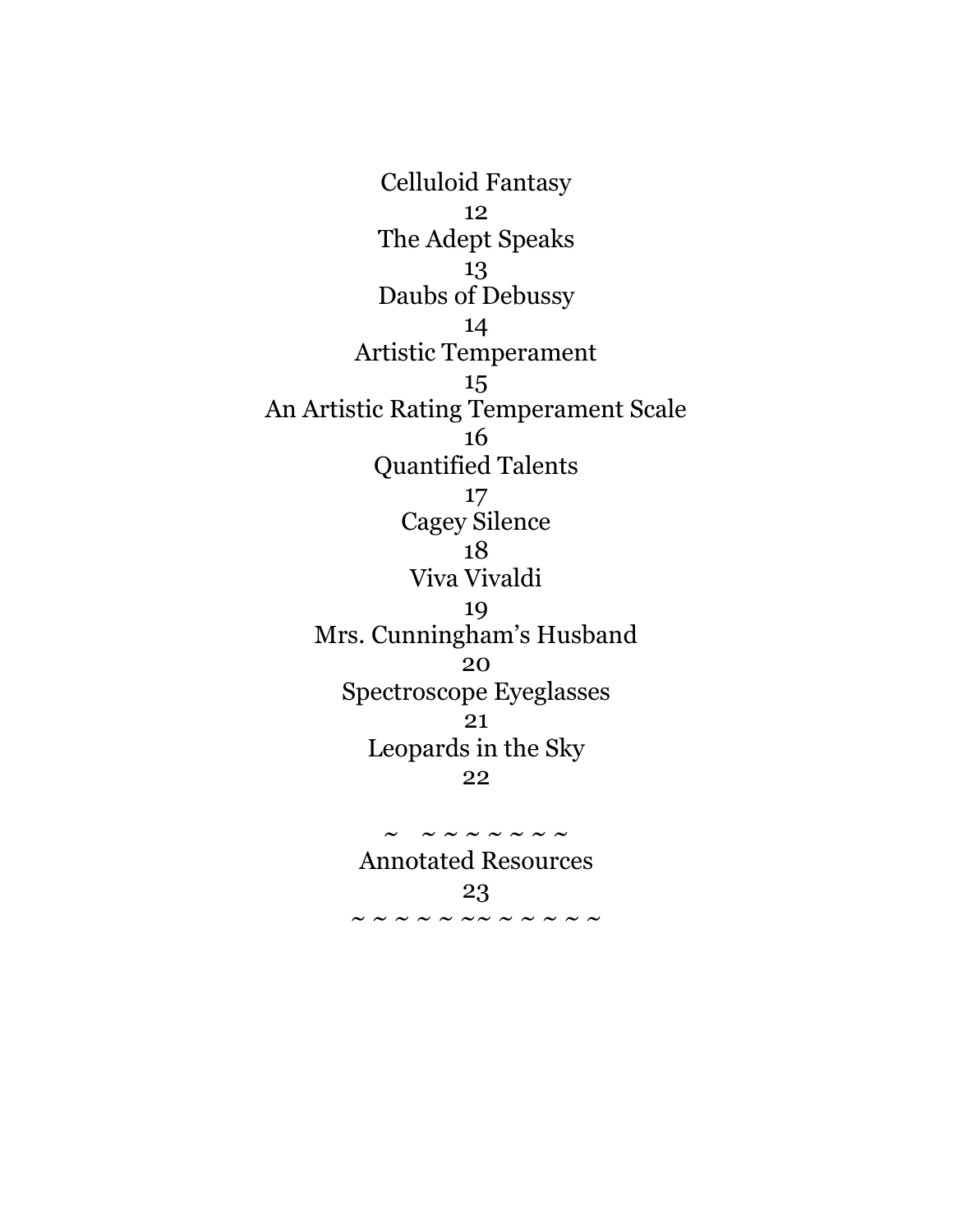#### -1- The Wisdom of Silence

It was a day unlike all other days. Autumn leaves fluttered in the wind as people scurried about, making noises that confirmed they were as much alive as Nature herself. Continuous streams of pale yellow danced across pavement and yard of a north coast village readying itself for another day's business.

Yet amid the grandeur outside, there were no visible signs of humanity inside Emile's bedroom. It was a spacious second-story room furnished with antiques successfully haggled over until the owner would go no lower. Every piece of furniture had a story to tell. The oak chest, the maple rocker, the stained-glass lamp--even the oriental throw rugs--muted urges to share their histories with him, except for the computer he kept running all night long. Emile just couldn't put it to sleep as it seemed to have a mind of its own. It was as much alive as he was, or so he thought.

The grayish glow of the screen was a welcoming guest to this professor who lived a more or less solitary existence. Even the landlady who rented the bedroom to him often mused that Emile's only friend was his computer, for she seldom greeted anyone else but him. The electronic device was more than a computer of convenience; it was a confidant who shared world-wide secrets. Day or night, the screen filled his blue eyes with compelling images of other worlds.

But this was no ordinary day. Emile had forgotten to set the alarm clock. Shafts of dawning light coming through one large window illuminated the room ever so gently. In the corner was the computer, humming its electronic Gregorian chant, waiting for the sensate pressure of Emile's nimble fingers across the keyboard. However, Emile remained buried under layers of quilts, drained of all energy. It was as if the electromagnetic field of the computer had completely sapped his mental and emotional powers over a period of months. Peeking out from under the covers, he knew he had to do something to regain his strength and humanity, even if it meant abandoning an artificial world he had come to love and cherish.

18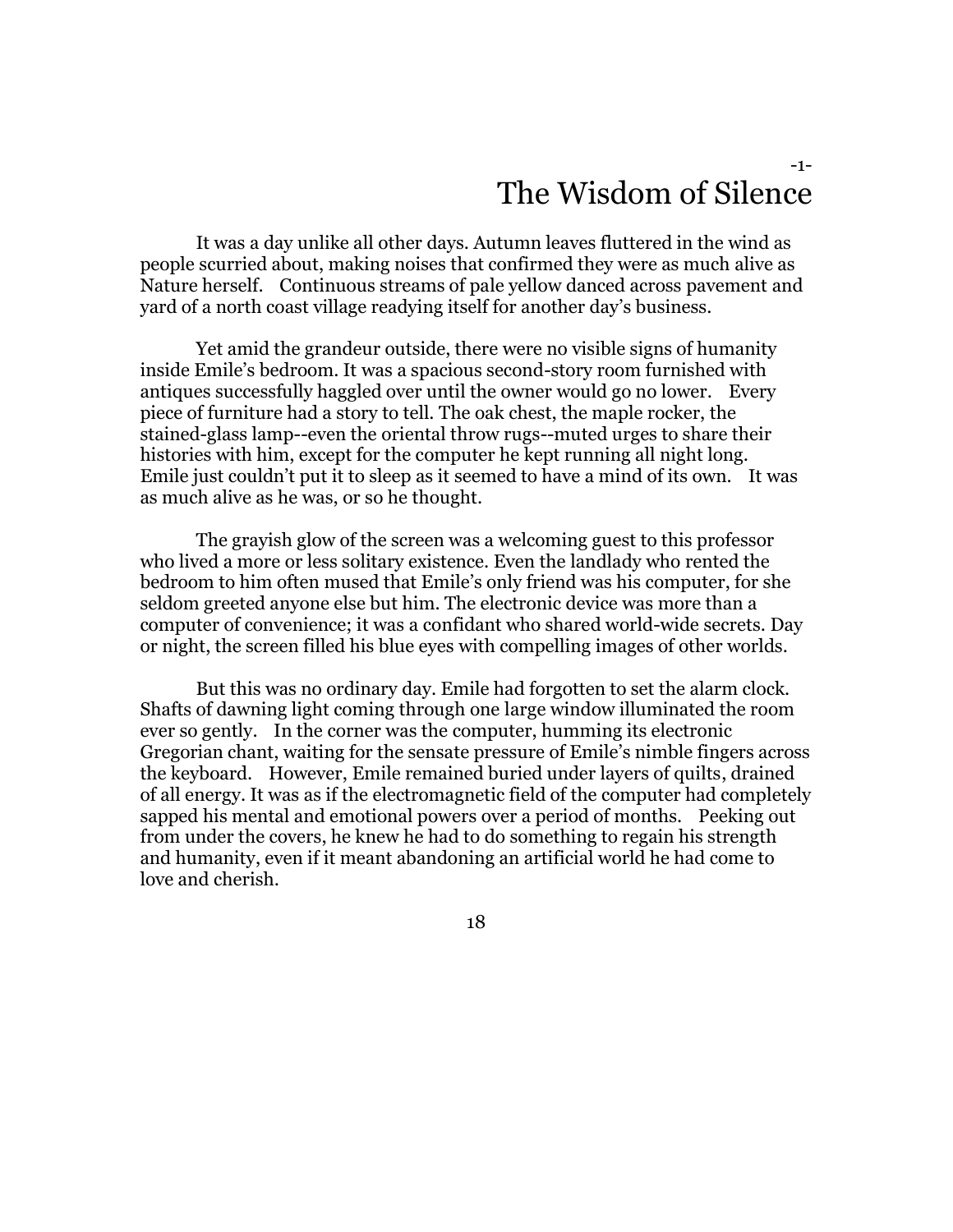#### -2- Reflections of Tomorrow

Emile sometimes wondered what occupied the third story of the Victorian he called home. His landlady, stately Mrs. Cunningham, was generous in letting him relax in the parlor or fix meals in the kitchen, but she never invited him to explore beyond the four walls of his bedroom. Once or twice he had started up the third story staircase only to return just in time to avoid precipitous contact.

But today was rife with ideas of chance and change that challenged Emile's otherwise scholarly mind. Sitting demurely in his rocking chair, lost in thought, a possessing dynamic to experience the attic for himself suddenly took hold. Certainly no harm could result while fulfilling many years of subdued curiosity. He arose with courage.

Opening his bedroom door, he popped his head out; the landing was clear. He could hear Mrs. Cunningham downstairs, humming turn-of-the-century tunes as she prepared morning tea and breakfast of wheat toast with mint jelly. The whistling teakettle and savory smell of toast made Emile want breakfast too, but his plan came first. He just had to get into the attic.

Thinking that he probably had 20 minutes to himself, he exited his bedroom with confidence and quietly crept upstairs. The walls on the third floor were paneled in oak. Pictures of bouquets, dusty with age, eyed his every move. The carpeting was unusually soft, as if it had not felt the pressure of feet for many months--perhaps years. At the end of the narrow hallway was the unfinished oak door to the attic. Its crystal doorknob reflected faint streams of light that came through the portal window nearby. As he grasped the knob, he realized his fingerprints would be a permanent reminder of entry.

The door opened with sounds from an ancient past. He ascended three dimly lit steps with heart-beating anticipation. Inside the attic were piles of leather-bound books, yellowed newspapers and magazines, and steamer chests overflowing with outdated clothing. A skylight above him cast an eerie ray that stopped at the foot of a full-length mirror. A violet ribbon tied in a bow hung around one of the posts. As Emile warily approached the mirror, he gradually came into reflective view, but his attention was straightaway diverted from himself to the speckled background on the dusty surface. Even the musty smell of the room couldn't distract his rapt attention, for reflected in the mirror were swirling star-studded galaxies in outer space, spinning out a Pythagorean harmony of the spheres.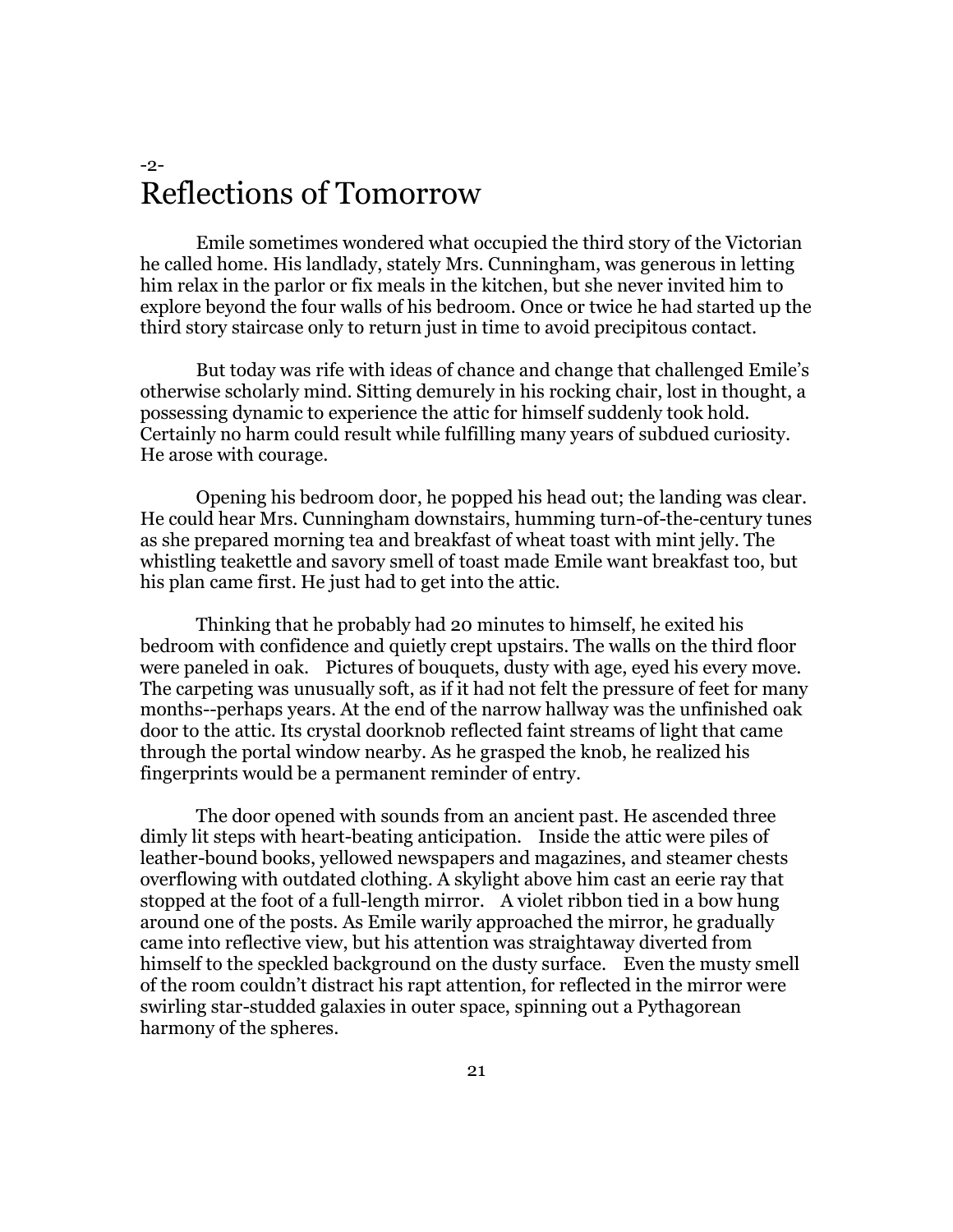#### -3- The Used Bookstore

Saturday came along, a day for rest and recreation. Emile had plans; he loved walking downtown in the village amid the quaint stores and boisterous cafés. Their presence seemed to represent something more than commercialism to him. They were the pulse of his village where enthusiastic people proved their connection with life. An overwhelming sense of it all made him forget that he was just one person among so many.

One of his favorite haunts was a used bookstore on 4th Street. It had been there since he was young, although he never understood its presence until he got older. Creative window displays lured customers inside while a green awning sheltered the displays from the sun's damaging rays.

As Emile entered the store, he was quickly greeted by the owner, an astute-looking woman in her 60s, with long wavy hair, smartly clad in a geometrically patterned dress. She was seated at the counter with an open novel in her hands. Emile smiled and paused for a moment, eyeing 15 or more aisles overflowing with long-forgotten truths. It was a mysterious, intriguing atmosphere, like the inside of an antiquated library.

On this special day, Emile felt that he would stumble on just the right book for himself. After all, he was a professor and books were the source of inspiration. He had quite a collection of his own in his bedroom, but even so, there was always room for just one more book to satisfy his need for esoteric perceptions.

As he headed toward his favorite section--mysticism and psychology--his stomach began to feel a bit uneasy, which meant he was certain to stumble on a treasure. Standing in front of the occult section, he eyed each book, listening inside himself for recognition. A large red book with gold imprinted title caught his eye. This must be the one, he thought to himself, as he delicately removed it for closer examination. It was a book of high mysticism in occult schools of the mystery tradition. He had no sooner opened it than a note card fell to the ground; he stooped to pick it up. Written in calligraphy was a chant for opening the mind to a distant higher consciousness. Overtaken by it all, Emile quickly seated himself on a small wood bench nearby. He thoughtfully read the chant to himself and soon became distracted from his surroundings. His eyes closed automatically. He was now standing in front of an amethyst-robed Adept of towering height.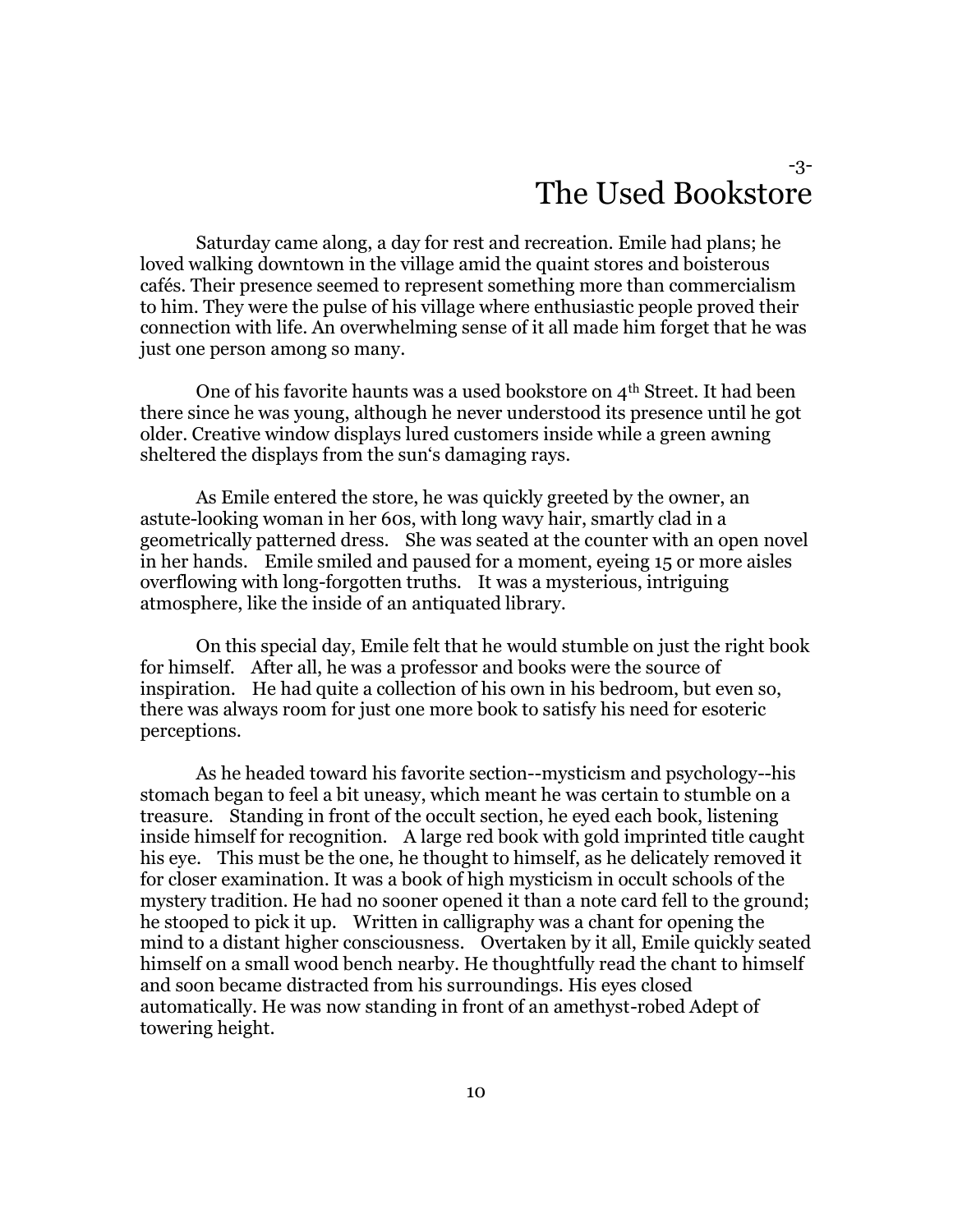#### -4- Café a la verse

Emile left the book store with his newly bought treasure tucked inside a green plastic bag so that no one could see its title or surmise its contents. He was particular about not sharing his eccentric tastes with the world! He knew from hard-earned experience that only a rarefied few would eye the tome with receptive understanding. And rather than get into some refutable discussion over his taste in literature, he chose to keep his esoteric discoveries to himself.

It wasn't long before he had walked four blocks to his favorite café. The café was in an old gray-stone building that had once served as a railway depot. Now converted into an artist's enclave, it was a downtown "hot spot." Typical of most cafés, there were regulars and drop-ins.

With a white-mugged coffee in hand, he wended his way between the crowded tables to one that had a view of the park across the street. He put his book on the table and was soon caught up in the impressionistic atmosphere. Across from him was a college student lapping up pages in a book and furiously taking notes. In the corner was a long-haired man with his nose nearly imbedded in the local newspaper. Laughter rang out from two middle-aged women gossiping next to a casually dressed psychotherapist, pensively journaling. The young, attractive blond was a regular but always singularly alone. The fine features of her face and quiet demeanor projected a feeling of acceptance. Every day like clockwork she divulged the inner secrets of her life into a black journal.

Although Emile tried to be discreet in his people-watching, more often than not his sustained glances met with grimacing expressions. Getting back to reality, he slipped the book out of its plastic bag and began to read the Table of Contents. So many fascinating ideas lay ahead. Then a brief movement across the room attracted his attention. It was the therapist getting ready to leave. She deposited her pen in purse and partially closed the journal. As she gathered up the rest of her things, a loose slip of paper fell under the table without notice, and she was gone. What was he to do? Certainly that note might be important to her. He walked over and picked it up.

> In the dusk of eventide I hear the music of your soul Your smile stirs my heart Your lips set passions burning Fill my arms, fill my dreams With golden schemes.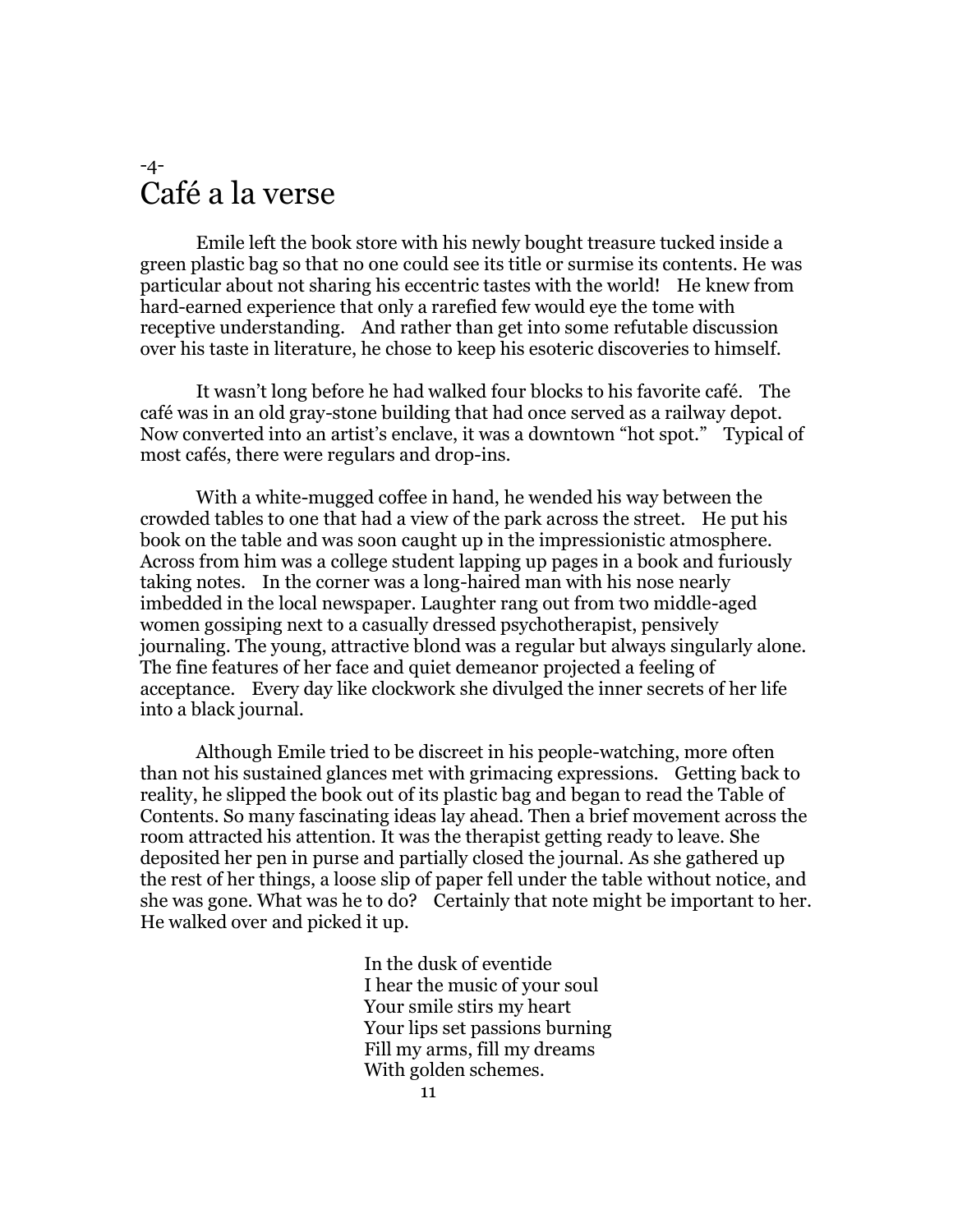#### -5- Codex Causal

Emile slipped the therapist's poem into his book. Perhaps he would have a chance to return it the next time he saw her in the café. At least it would be an opportune way of initiating a conversation. If anyone was to become edgy over the content of the poem, surely it would be she.

He resumed reading and sipping coffee while trying to ignore the bold sounds of Brahms' Fourth Symphony overhead. His attention had returned to the Table of Contents where he fixated on the word numerology. An entire chapter was devoted to the history of numerology and Pythagoras during the Golden Age of Greece, 500 B.C. The Pythagorean system of numerology converts letters of the alphabet into the numbers 1 through 9 as noted in an illustration:

|  |  |                 |  | $1\;\;2\;\;3\;\;4\;\;5\;\;6\;\;7\;\;8\;\;9$ |  |
|--|--|-----------------|--|---------------------------------------------|--|
|  |  |                 |  | A B C D E F G H I                           |  |
|  |  |                 |  | J K L M N O P Q R                           |  |
|  |  | S T U V W X Y Z |  |                                             |  |

Compound numbers are reduced to single numbers. Emile excitedly converted his full name and date of birth into several numerological predictions.

His Life Path was 7--a specialist, inventor, loner, eccentric--thoughtful and spiritual. He would find depth in sacred connection. Solitude was necessary if he was to discover his inner voice. This implied that his friends might consider him different or odd.

On the intuitive plane he was 7 as well. He would seldom need anything spelled out. Determined to know the truth, he would not have to worry over right and wrong because intuition would provide the right answer every time--effortlessly. A strong desire to teach would consume him, and the popularity of accepted religion would not interest him. His was to be a spiritual journey into Higher Consciousness. Momentum on the Path would be cumulative.

The last aspect was his Personality Number. He was 6, radiating understanding and compassion. He would attract people in need of comfort, even rehabilitation, who would feel safe to unload their burdens. He would be led to sacrifice personal desires for the good of others. Also, he possessed a keen sense of color and artistic taste. Surely that accounted for the aging art prints in his bedroom.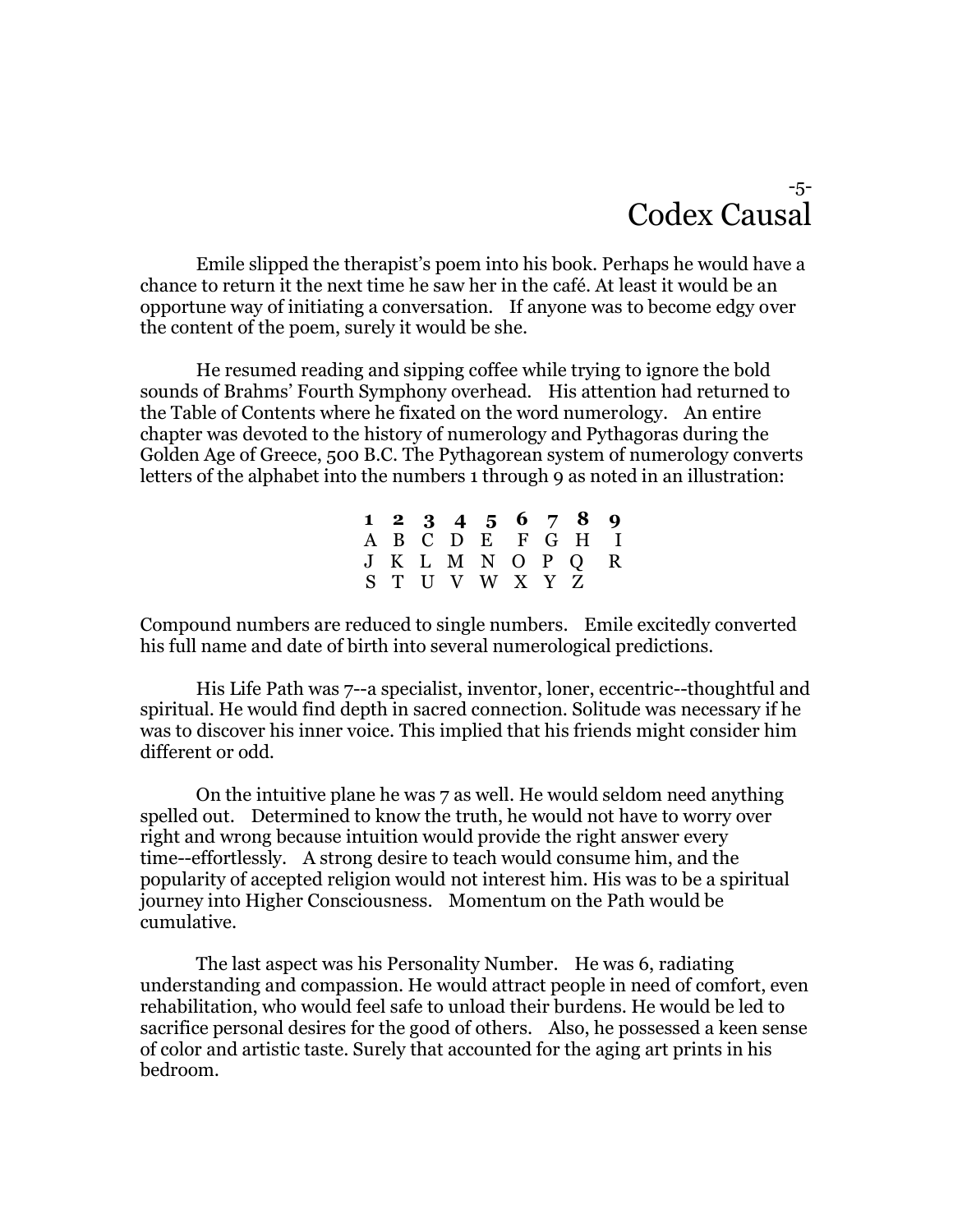### -6- Rachmaninov in the Afternoon

Time was fleeting. Emile checked his watch and nearly gasped when he realized he had spent 2 hours in the café, but it was a well-spent 2 hours. He was convinced that he knew more about the therapist and himself than ever before.

He bundled up the red book, put the coffee mug in the dirty-dish bin, and whisked himself out the glass front door. Outside, the world he had neglected was a harbinger of cacophonous noises and swiftly-flowing pedestrians. He set his course for home. The bold autumn rays cast shadows here and there, and a playful breeze whipped up loose leaves and scattered them around parked cars.

Approaching home, he said hello to a woman weeding the garden and to her husband raking leaves. They seemed like gentle folk. The mailman turned the corner in his small truck and was madly stuffing mailboxes; he waved. Within seconds Emile was on the brick walk leading up to the front door where Mrs. Cunningham had fastened a harvest scarecrow to celebrate a season of reds and golds.

Now inside his bedroom, he decided to relax and listen to his favorite composer, Rachmaninov. The surging splendor of the Second Symphony wafted throughout the room. Fragmentary tunes lengthened themselves into swirling eddies of melody against an ever-evolving lush harmonic background. Emile mused to himself:

> I sit, spellbound--the louds and softs resonating inside me, as if being taken on a journey, the journey you had in mind when you penned the composition- a journey into the deeper aspects of your being . . . .

What joy and pain I feel. Are these the emotions of a struggling artist? A prophetic genius of sound and silence?

I'm carried along willingly on this caravan of sound. Do not stop; continue to feed me with your thoughts and I will be transformed into someone you'd be proud to call your confidant.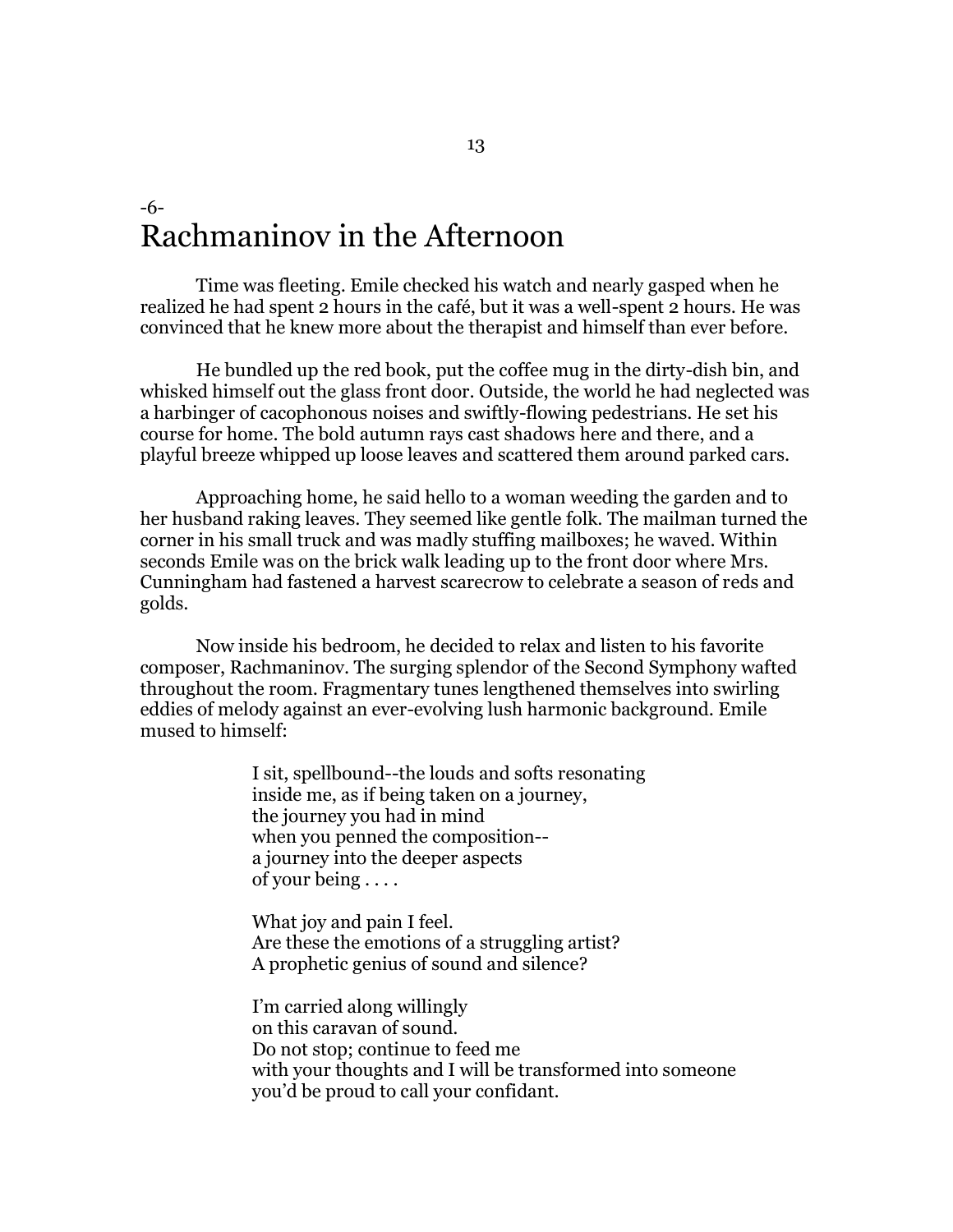#### -7- Whispers of the Past

As the recording of Rachmaninov's Second Symphony concluded with a decisive chord, Emile's sense of reality gradually returned. The afternoon had turned to dusk and a lingering sunset lit up the night sky; hunger had begun to ravage his stomach. He briskly left his sanctuary of solitude and headed toward the downstairs kitchen. Within minutes he had whipped up a tasty dinner: cheese and pepperoni pizza, mixed salad, white wine. Because Mrs. Cunningham was out shopping, he lingered over every bite.

Dishes washed and put away, he headed upstairs to his bedroom again to do dig into the red book he had just purchased. He now considered the book more than informational; it was magical, for after all it put him in touch with his numerological self, and the handwritten chant had opened his mind to cosmic consciousness. As he nestled into his rocking chair, he eagerly searched the Table of Contents for a dynamic chapter on pendulum dowsing.

Chapter thirty-three began with a history of dowsing. Apparently credible evidence has pointed to many ancient cultures--Egyptians, Hebrews, Greeks, Polynesians, and even American Indians--that used the pendulum for magical purposes. Over time pioneers in the field published books about dowsing. In France, Belgium, and Italy, practitioners of the Catholic faith became particularly expert. There were no serious conflicts between orthodox religion and dowsing because the dowser was utilizing the constancy of God's natural forces. This detecting and measuring of electromagnetic vibrations or rays from any source, living or inert, extended to minerals, plants, animals, and man himself. Moreover, vibrations that constitute the angelic, celestial, and divine have been tapped by the movements of the pendulum. Emanating rays from the supernatural and mysterious suddenly opened their "throats" and gave "voice" to the past.

The text placed a reassuring emphasis that most people, about 80 percent, possess the ability to channel these invisible rays or waves through muscular reflexes that are transferred to the pendulum they are holding in their dominant hand. Emile thought, Why not join the ever growing list of medical men, research workers, priests, geologists and policemen who have specialized in using this intriguing instrument to disclose volumes of truth. Certainly, becoming an effective dowser was a matter of degree. Emile felt he possessed all of the qualifications to become a dowser: humility, focused attention with no preconceived idea of what the result would be, relying solely on pendulum reaction. The book emphasized that the dowser must leave the answer entirely to the pendulum.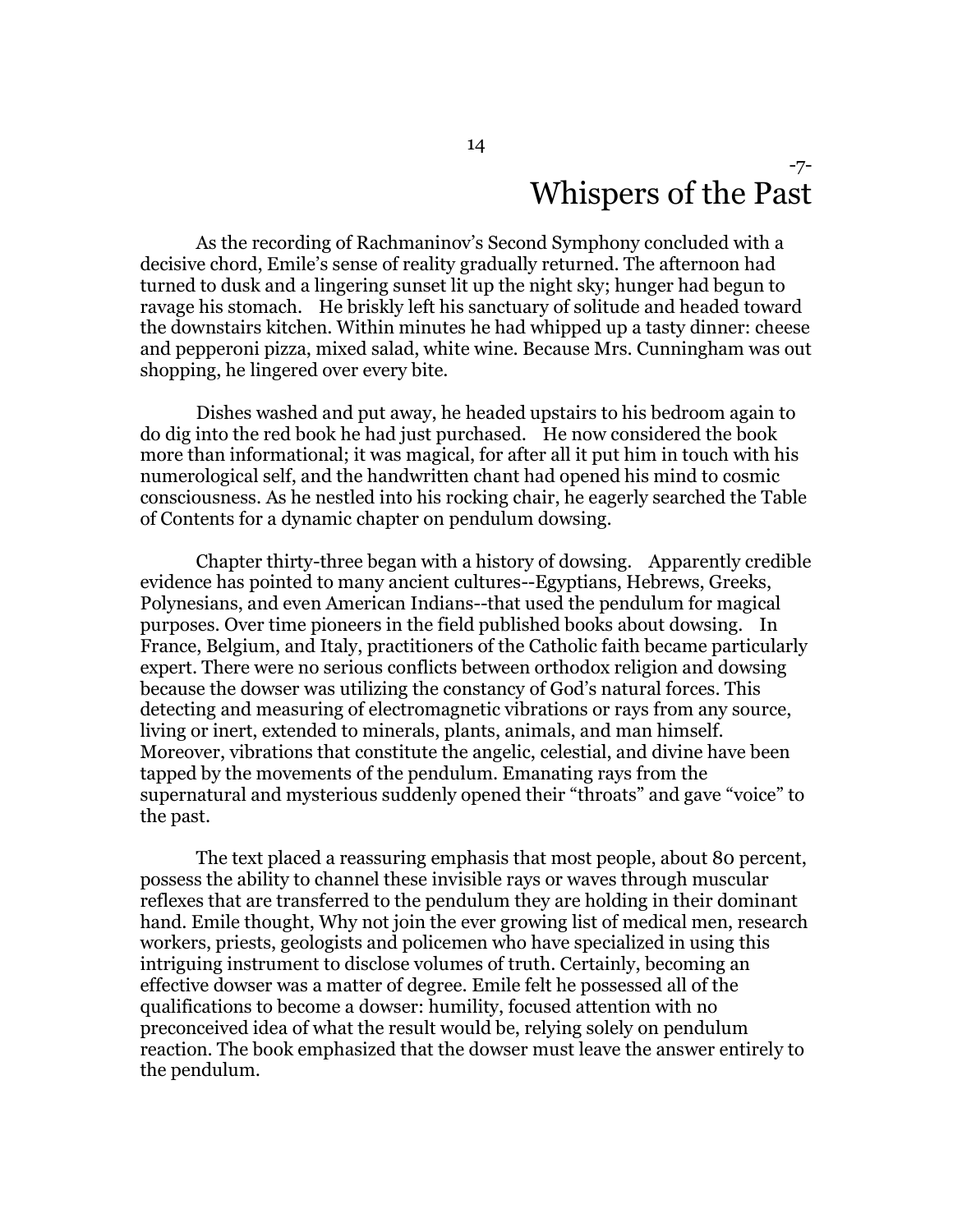#### -8- Emile Tries Pendulum Dowsing

Emile was convinced that pendulum dowsing could open up new sources of information. After all, since the 1920s, men of science and industry, medicine and agriculture, had used the pendulum for noble purposes: to locate diseases, to increase crop production, and much more. Indeed, he was certain that the pendulum would allow him to explore the deeper, more hidden levels of himself or simply "read" the quality of people, places, situations, or things. As he noted, the pendulum finds its place in the many methods and paths to self-awareness which have become popular over the years: Astrology, I Ching, and Runes, for example.

The text gave directions on how to make a simple pendulum out of 4 inches of sewing thread and a paperclip. A dowsing chart in the red book provided a handy way of indicating whether his questions would be answered yes or no. Using the symbol of a cross, the word yes was printed at the top and the word no to the left end of the horizontal line. A question mark was at the end of a dotted line that moved out at a 45 degree angle from the center of the cross. Emile grasped the thread with his dominant hand and began to swing the paperclip over the chart's question line in an up-and-down direction. He was aware that the question asked must be specific and without possible misinterpretation. So, to get started, he asked a simple question: Is today Wednesday? The pendulum slowly rotated downward and swung across the no plane; that was a correct answer. Returning to the question-asking line again, Emile posed another query: Based on men my age, am I in good health? The pendulum slowly moved, then swung rapidly across the vertical yes line--another true response.

Emile continued to ask questions to which he knew the answers, and each time the pendulum responded correctly. Now he was eager to do something more daring, to tap into past life incarnations. He selected a few professions which he thought he might have been in previous lives. He was surprised to learn that he had been a medical doctor, a lawyer, and a psychologist. Probing deeper, he recalled the names of a few famous psychologists and asked if he was ever any of them. For each man he named the answer was no. Then Emile recalled buying a dissertation written by a psychologist at Columbia University, Henry Alford Ruger. He immediately stopped dowsing and selected the slim book from the bookshelf--THE PSYCHOLOGY OF EFFICIENCY: An Experimental Study of the Processes Involved in the Solution of Mechanical Puzzles and in the Acquisition of Skill in Their Manipulation, 1926. On the title page was Ruger's position at the university, Assistant Professor of Education, Teachers College. He dowsed whether he had been Ruger and the answer was an astonishing yes! Aside from this one scholarly work, who was Ruger and what were his accomplishments?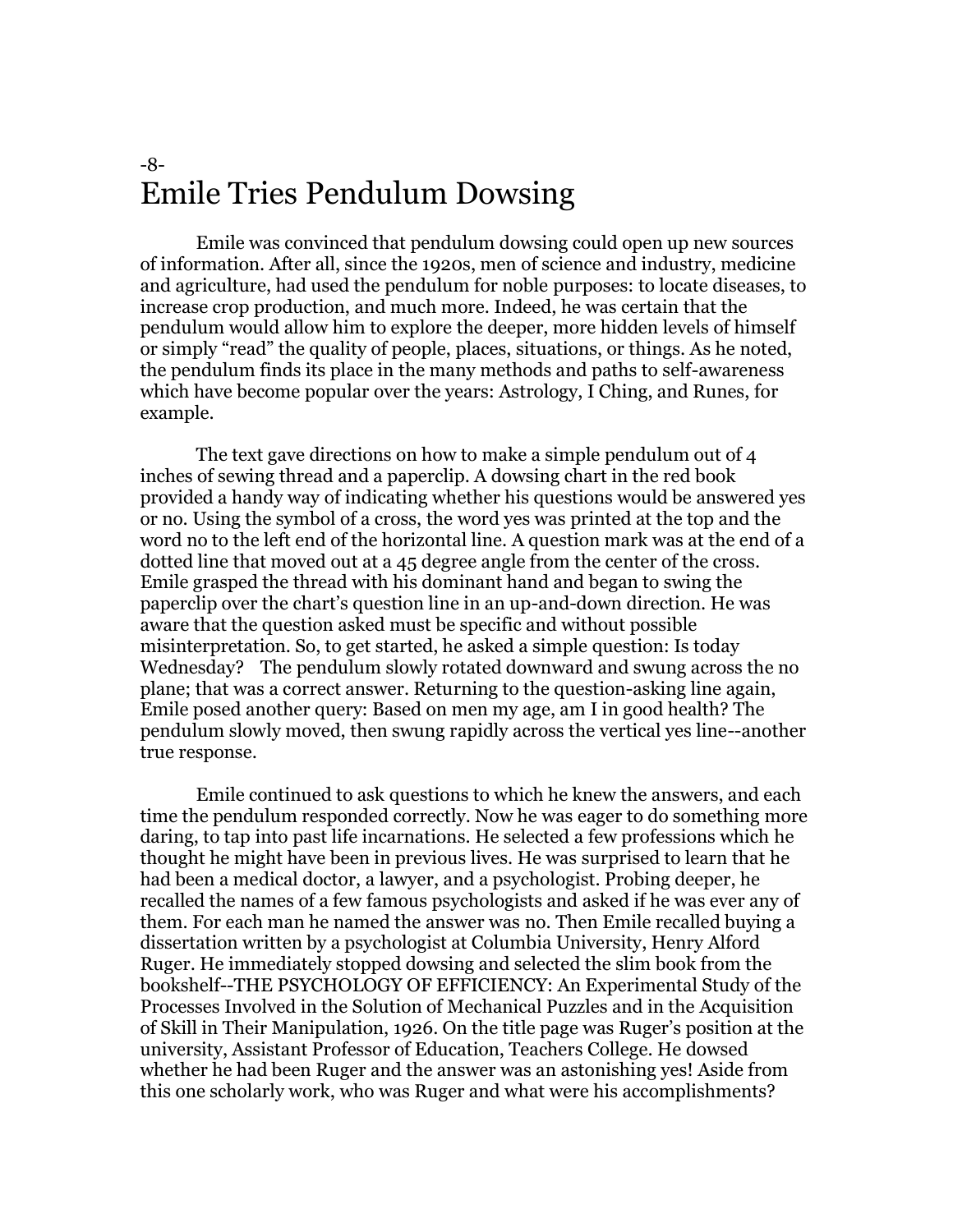Did Ruger's talents and abilities match his, or did he receive an entirely new set of aptitudes in his present incarnation?

#### -9- Revelation of a Past Life

Because it was Thursday and he didn't teach that day, Emile decided to spend time in the university library researching Henry Alford Ruger. He soon came across the TEACHERS COLLEGE RECORD, a periodical about noteworthy professors and their ideas at Columbia University. Using the Index, he uncovered an obituary article of Henry Alford Ruger penned by one of Ruger's graduate students, Helen M. Walker. On the first page of the article was profile picture of Henry taken in the 1920s when he was about 50 years old. Indeed, Emile's profile shared similar characteristics with those of Henry: high slanted forehead, low-set ears, aquiline nose, and moderately full lips. Ruger was wearing eyeglasses just as Emile did. Ruger lived from 1872 to 1947. Because Henry died two years before Emile was born, the possibility of past life incarnation became even more probable in Emile's eyes.

The article mentioned Ruger's work as a research pioneer in the techniques of learning and of psychological testing. He was born in Janesville, Wisconsin, and was graduated from Beloit College in 1895, attended the University of Chicago earning a Master's degree in 1905, and received a Ph.D. in psychology from Columbia University in 1910. Henry then joined the faculty of Teachers College and taught courses in educational statistics and psychology, along with supervising the dissertations of post-graduate students, until retiring in 1938.

He married Miss Georgie Johns, school principal and teacher of German, in 1901. No children were cited. However, Ruger was always busy with wide-ranging research interests. One interest concerned the aging process. He analyzed 28 measurements made on more than 7,000 males ranging in age from 4 to 81, which had originally been taken at the Galton Laboratory in London. Dr. Ruger published three major papers based on analyses of these data, which furthered the new science of gerontology.

Henry was always consumed with the learning process and worked closely with nutritionists at Teachers College. He studied the influence of diet on learning and reaction time. He also devised non-language tests that could be used for interracial comparisons in anthropological studies.

Forever willing to refine his artistic talents, Henry studied oil painting and musical performance on the piano and violin toward the end of his life. He became quite good at painting and exhibited in Paris. Through his study of the fine arts, Ruger proved there is no barrier to acquiring and polishing talent even in old age, something that was intimately familiar with Emile.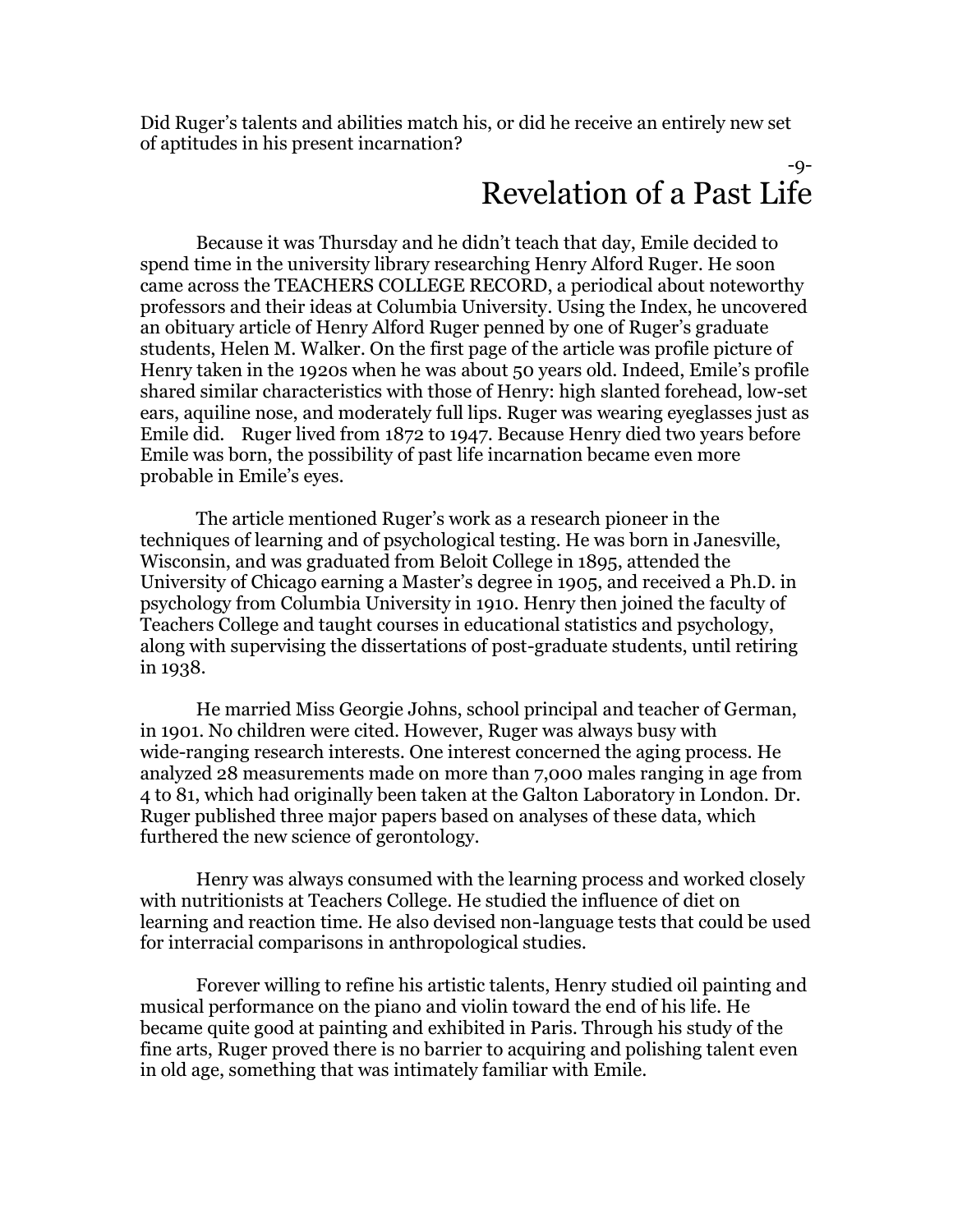#### -10- Insightful Symbols

Emile's resolve stiffened. There was no time like the present to develop his creativity, because he secretly wanted to publish his best thoughts. He wondered if the mystical red book would have anything to say about opening himself to new ideas.

Flipping through the chapters at random, he came to one that caught his attention. It was on the topic of ancient symbols used to tap into higher states of consciousness through visual meditation on them. It seems that Pythagoras had discovered the integrative power of nonverbal designs to awaken deeper realities in his pupils. In front of him were three of the most powerful ones: the circle with a dot in the center, the cross, and the triangle.

The circle with a dot in the center was symbolic of the sun and used to release will power, courage, and leadership. Focused on the design, Emile's mind began to drift into another dimension. He saw himself as a soldier, then as an explorer. Great inner strength began to rise from within. It was a strength like the sun's penetrating energy that enables individuals to conquer, to obtain, through the right use of ethical power and spiritual motivation.

As Emile opened his eyes, he was drawn to the second symbol, the cross. It represented universal love, wisdom, and spiritual insight. Within moments deep and esoteric intuitions crammed his mind with enthralling images. He saw himself as a sage, healer, teacher and reformer. He focused again on the cross and became nostalgic for a spiritual path that honored the highest wisdom humanly attainable.

Moving down the page he came to the last symbol, the triangle. He recalled from other sources that the triangle was the perfect form. It stood for understanding and was the delight of artists and architects. Mirrored in its equilateral shape were the sand-ravaged pyramids of Egypt, the flint arrowheads of Native American hunters. He refocused his eyes on the triangle and allowed its form to emblazon itself on his consciousness.

Putting down the red book, Emile sat quietly in his rocker, allowing the presence of each symbol to stir up esoteric images from his subconscious that had lain invisible for centuries.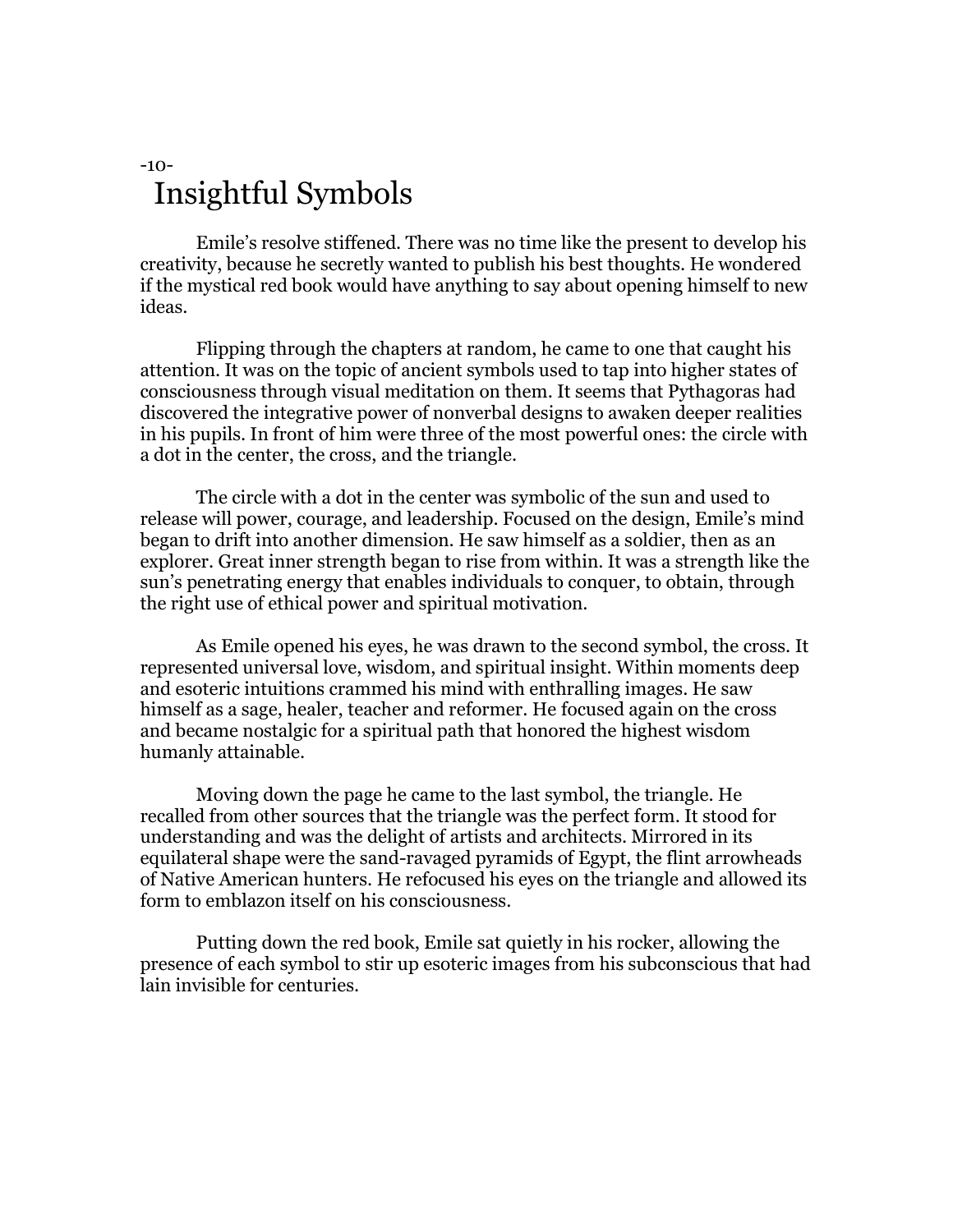#### -11- Emile and the Psychotherapist

Putting away his red book and grabbing another, Emile tucked the new text under his left arm and flew downstairs to the front door. It was afternoon, a perfect time for an unhurried stroll to his favorite café. The crisp autumn wind playfully tossed the branches of the trees and song birds chirped tunes that were bright with meaning.

Lost in thought, Emile pondered the wonderful times he had enjoyed at the café. Only 4 blocks away, It surely was a place where artists, writers, and musicians gathered to interact creatively. Art prints studded the walls, along with a sprinkling of mounted sculptures, and the plate-glass windows mixed natural light with the subdued lights inside, casting flickering shadows everywhere. Restrained classical music from four well-placed speakers filled momentary silences. Although popular, there was a steady turnover so that finding an available table wasn't overly taxing.

Emile wondered who would be inside as he approached the gray-stone café. Swinging the front door open with a swell of bravado, he was soon transfixed by the chatty atmosphere. He spotted his favorite table, which had just become vacant, while ordering coffee. After seating himself without mishap, he gingerly placed his book on the table and sipped the steamy brew. While glancing at the colorful array of customers, to his surprise the young blond psychotherapist, whose misplaced poem he had retrieved, was seated across from him in the corner, forever pouring thoughts into a journal. Reaching into his wallet, Emile removed her poem and, with as much courage as he could muster, approached her with a whimsical expression on his face.

"Pardon me, but I believe you left this behind the last time you were here," he said guardedly as he held the poem out for her to seize. The therapist looked up suddenly with shocked expression: to think her poem had been in the hands of another!

Taking the poem from Emile and examining it, she sputtered, "Why, so it Is! I'm so glad to have it back! Won't you have a seat?"

Still bravely composed, Emile sat down quietly, not knowing what to say next. But that didn't matter. The therapist introduced herself as Yvonne, closed her journal, and slid it to one side. "You're probably wondering why I wrote such a sensuous poem," she said rather embarrassingly as her face reddened slightly. "Now that my life is nearly as open as my journal I will tell you about the man who inspired those romantic musings"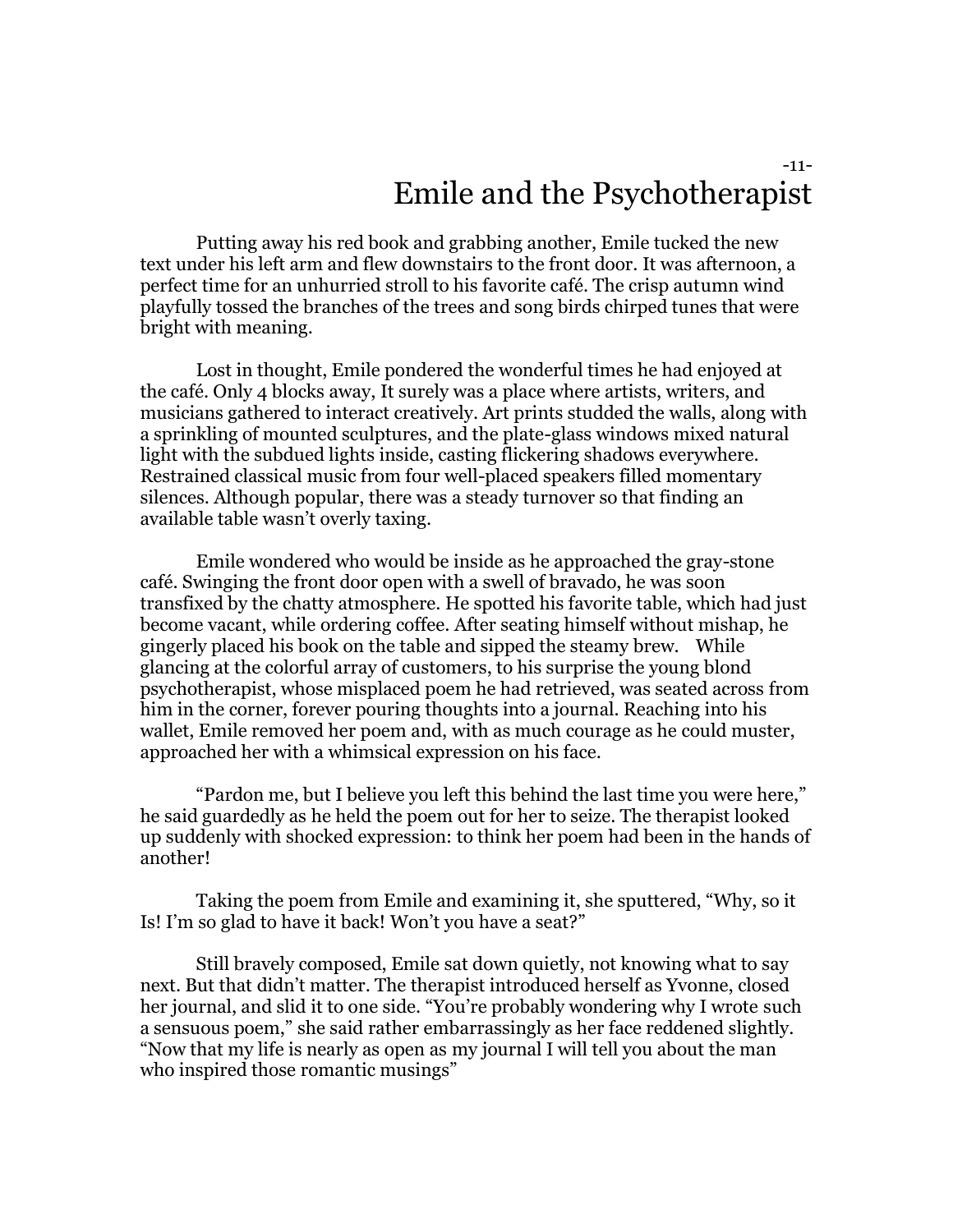#### -12- Celluloid Fantasy

Dark billowy clouds scudded across the late afternoon sky. Emile barely got home before droplets of rain spotted streets and sidewalks along his tread-worn path to and from the café. Entering, he darted upstairs to his bedroom where he shelved the unread book he had taken to the café. He lingered in front of the window and watched the silver-lined clouds trail off to meet the horizon in a blaze of orange.

The cheerless atmosphere outside had triggered an impulse to see one of his favorite movies, "The Ghost and Mrs. Muir" (1947). As the film began, Emile fell in love again with the stormy, surging music and the quaint English coastline of the early 1900s. He began to see a parallel between his life and Lucy's in that he too had broken from his birth family years ago and struck out entirely on his own. He had forged a career by himself and fortuitously found lodging in Mrs. Cunningham's 1920's Victorian. Through it all he nurtured a pioneering spirit similar to the one that drove the film's characters to explore new social worlds that tested the reality of the beyond.

Emile focused on the haunting ghost, a cantankerous Captain Gregg, who certainly had a mind of his own, but was supportive of Lucy's desire to remain in his home, Gull Cottage. The two eventually collaborated on a book about the sea captain's life, which became a best seller, providing Lucy with a comfortable income to remain there with her daughter and maid until her death. It was an ideal situation. She was living in two worlds, the living and the departed. She was near the fog-found coast that carried wind-swept ships to and fro in the sun-bound day and the mist of night.

As the film came to a close, Emile felt compelled to write a sea-inspired poem:

#### THE SEA'S REVENGE

Waves that lick the shore at night Rock sailors' starry dreams 'Mid creaking planks and pillowed sails O'er seas of endless gleam.

Yet fathoms shriek of ghostly keep Of those once slumbered who While storm-gales ripped those dreams and sails Before the dawn broke through.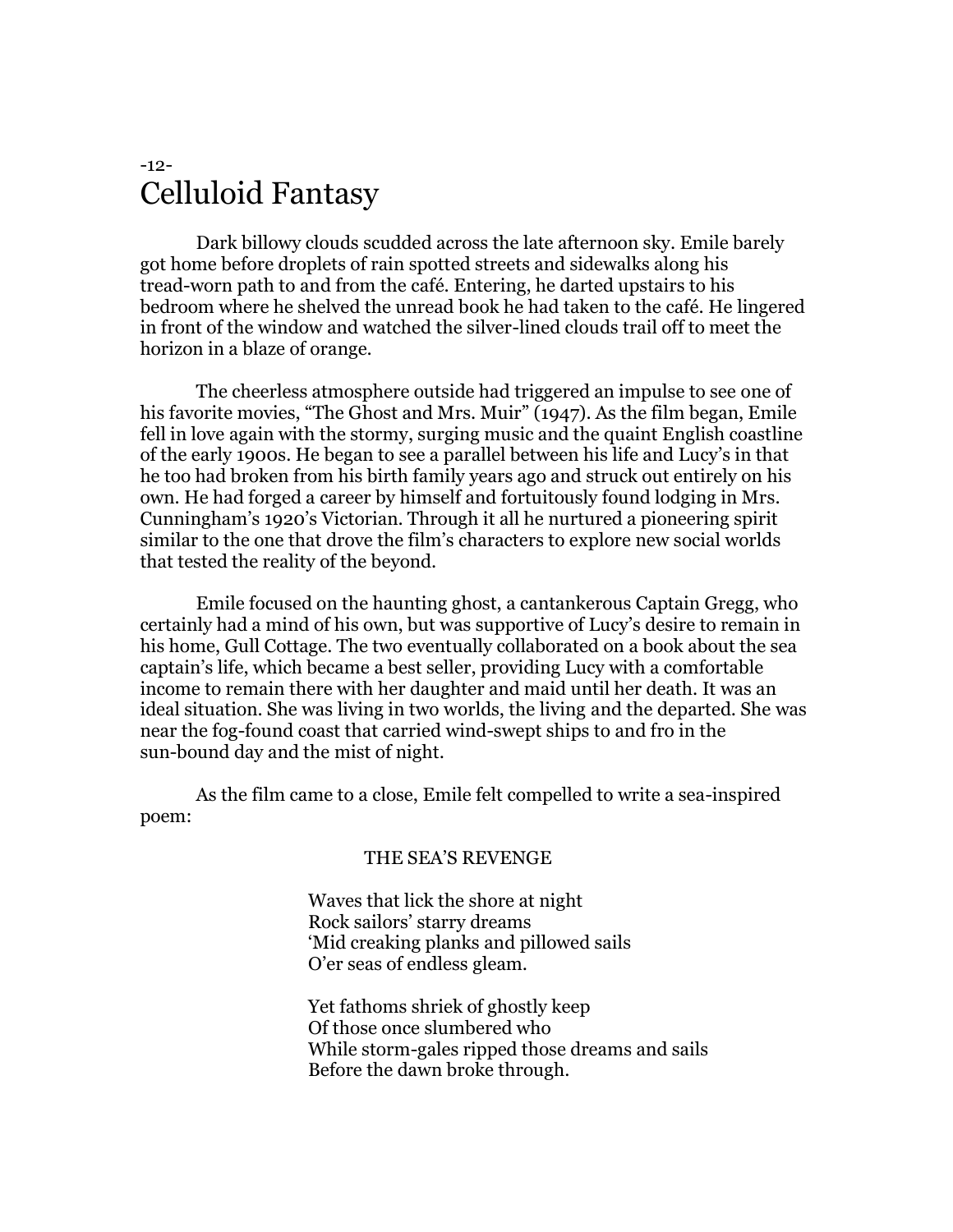#### -13- The Adept Speaks

After dinner, Emile fondly recalled the mysterious appearance of the amethyst robed Adept he had encountered in his imagination while at the used bookshop. Was it luck or full-fledged synchronicity that he found the mystical chant on a slip of paper inside the red book he purchased? Fingering the slip of paper again, he decided to repeat the chant experience and see what might happen this time. Within moments his eyes closed automatically as they had before, and within his mind's eye the amethyst robed Adept materialized. This time the Adept was not silent.

"You wondered if discovering me was pure chance? Of course not. The universe is not of chance but of purpose and plan through the activity of God. It was I who led you to the red book and the chant. According to Divine Intelligence it was time we should meet, even if only for a second or two.

"I am one of many Adepts who engage the minds of spiritually sensitive human beings like yourself. You are my charge and should take me seriously. We have become visibly enjoined at this time so that I might instruct you in the deeper aspects of life. You have proven yourself worthy of my attention, Emile, by passing certain tests I placed in your way over the years. But more of that later.

"I reside in the Sun Temple located eons from earth, home of the 7 Rays and Archangels, Angels, Masters, and Saints. There I find inspiration and refreshment from my earth-bound work. Great libraries of wisdom are at my disposal; music of the spheres feeds my soul. I am always available to you on the Inner Plane through your preconscious mind. While you daydream or meditate, I am ever present to fill you with insight and knowledge, to make your daily walk easier and more eventful. But you must ask for my help.

"The insight I have for you streams through the ethers and is then converted into odic energy where it is used by your mind, soul, and body. We will meet again, Emile, and I will have more to share with you at that time.

Emile gradually regained conscious reality; his eyes opened and he felt cosmically alive.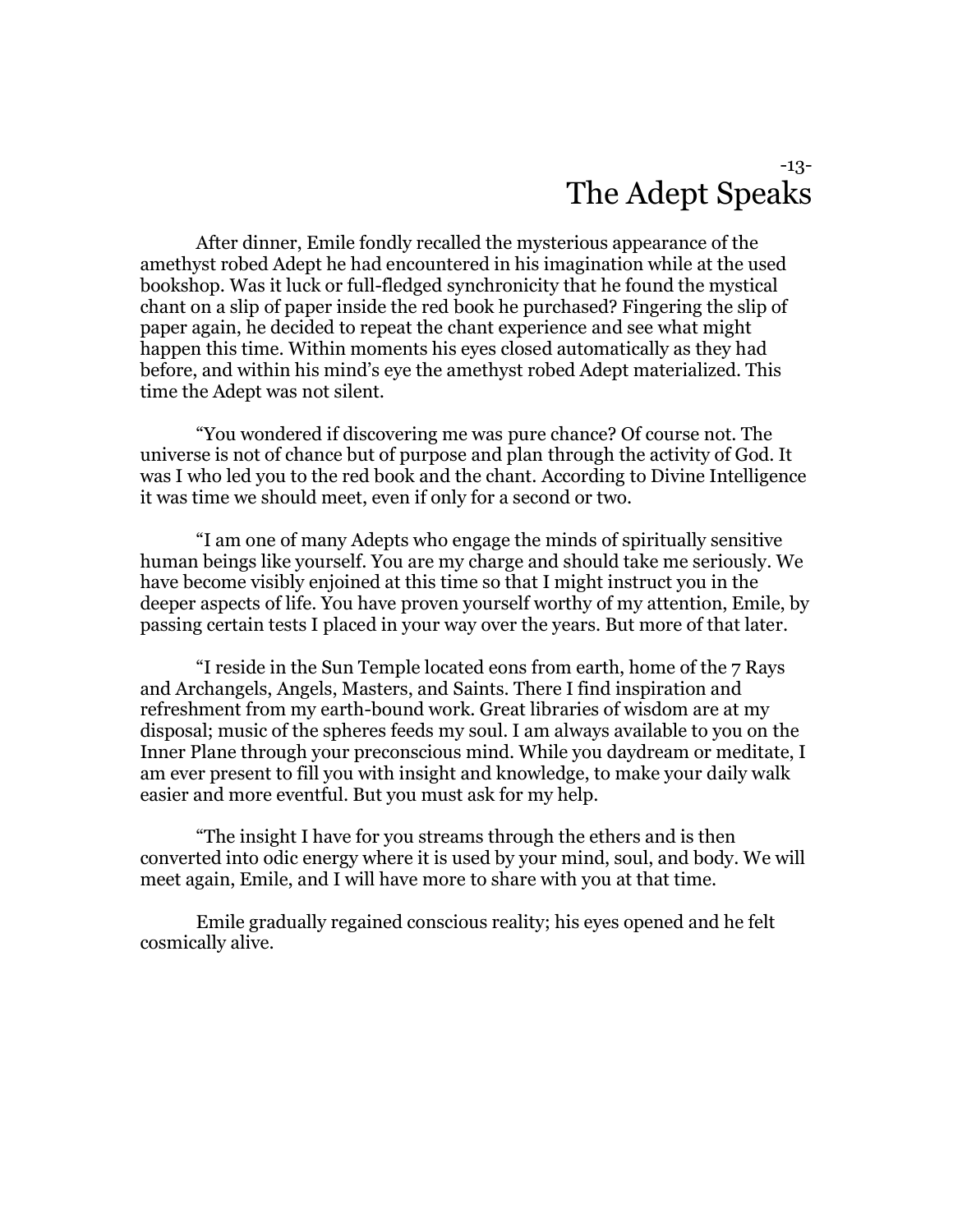#### -14- Daubs of Debussy

It was Sunday afternoon and the sun was bright in the cloudless sky. Busy inside the Victorian as usual, Emile had just finished his laundry and other personal chores, and was ready for a break. He always loved the way music calmed his agitated, active mind. Since he was in the mood for something other-worldly, he gravitated to the music of Debussy.

As a new art movement in the late 1800s, Monet and Manet tried to capture their first impressions of a subject using juxtaposed brush strokes of pure color on canvas. They were spellbound by the continuous change in the appearance of a cathedral at different times of the day or the play of mist on wildflowers in a field. Many of their subjects were bathed in iridescent sheens or engulfed by luminous haze.

Claude Debussy (1862-1918) led the way in composing music that was inspired by impressionist painters. Through melodic fragments and breathy tones, he portrayed nature scenes as far-off with distance or over-bright with the unreal colors of a vision. In his NOCTURNES (Night Pieces), Debussy sketches tonal impressions of clouds scudding across a moon-lit sky, a torch-lit festival, and siren songs along a fog-bound coast. As Emile listened to this music, he contemplated what might have inspired Debussy to compose such magnificent soundscapes. Raptured by it all, the music surged in strength, then diminished into sounds that had a haunting effect on his psyche.

Emile changed CD's and played Prelude to "The Afternoon of a Faun." The flute's sultry tones were soon joined by shimmering strings, which caused him to recall the origin of the music, a whimsical poem by Stephane Mallarme. In the poem, a faun (half man, half goat) awakens from wine-induced sleep and envisions two nymphs he had seen earlier in the day. Did they transport him to his lair or was he imagining such things? The warmth of the afternoon becomes too intense to pursue this line of thinking any farther, and the faun drifts off to sleep again as the music tapers to a close.

Did Debussy and his impressionist friends choose to retreat from the harsh realities of life or were their interpretations of life a deliberate attempt to put man in touch with other realities?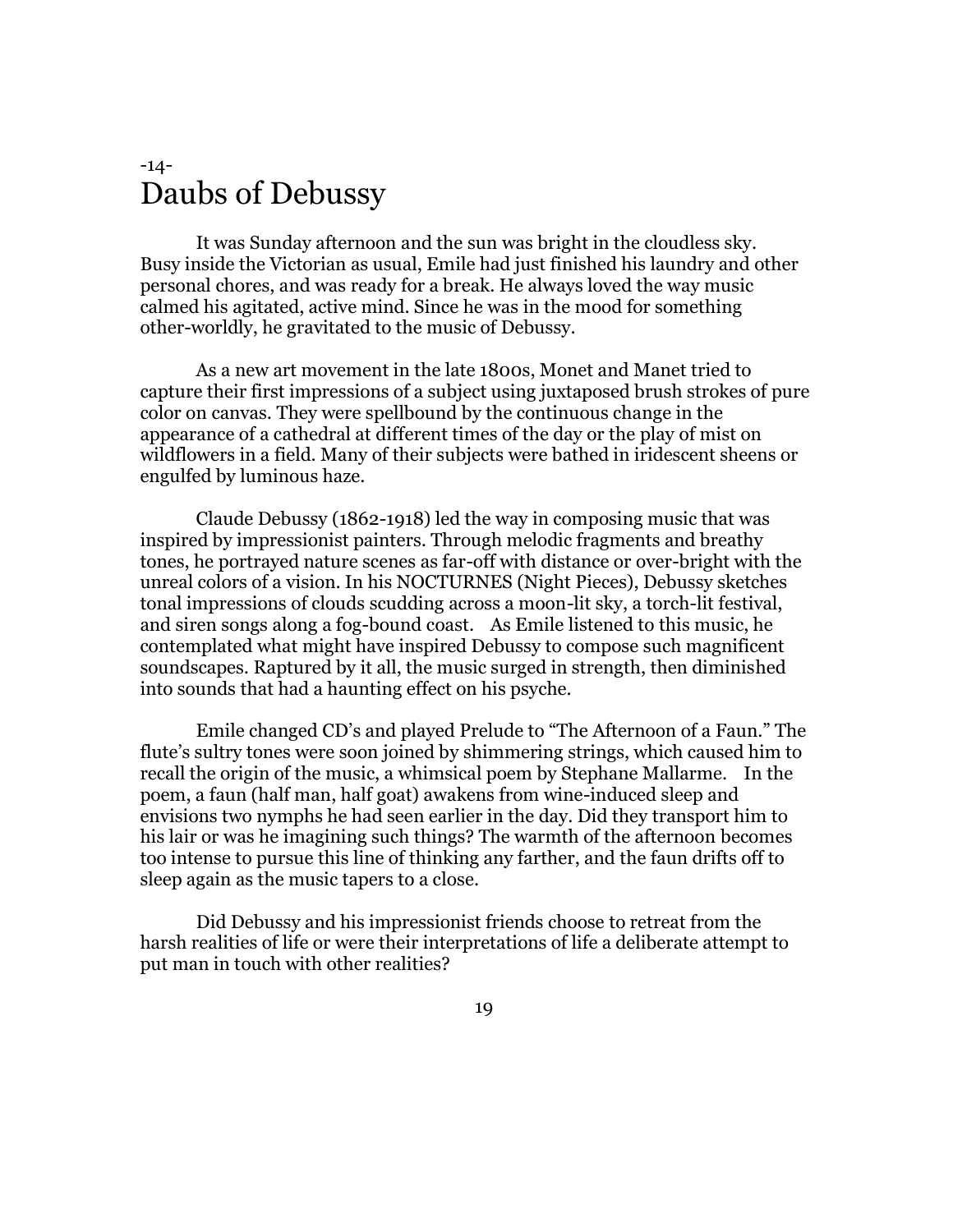#### -15- Artistic Temperament

The strains of Debussy's music had worked their magic upon Emile's mind, and he awoke from reverie feeling refreshed and alive. Visual images of impressionist paintings lingered in his mind as he wondered if he possessed artistic impulses to any degree.

Arising from his rocking chair, he went to the shelf where he kept the red book that had now become a treasured companion. Purchased weeks before, he had barely begun to realize its potential as a change agent in his life. Flipping through the Table of Contents he came to a chapter devoted to the arts.

The chapter began by explaining that true art helps us to live within ourselves; it helps the subconscious to rise to the surface; it gives vent to imagination and causes the observer to explore new ideas. Then it described popular conceptions of artists. It said that some people believe artists have a greater range of emotion and are blessed with tremendous resources of talent denied to others. Like the majority of poets, novelists, composers, and painters, they are viewed as spending a great deal of time alone and are likely to choose relationships that will further their work rather than those that could be intrinsically rewarding. Artists are perceived as highly disciplined, with spectacular powers of concentration. Hedonistic and impulsive, peculiar and odd, with senses keenly attuned to beauty, they seem to have an unquenchable thirst for the love of Nature. Although aggressive at times, artists are usually thought to be gentle, kind, and generous. They are individuals who exhibit intuitional abilities, sensory sensitivity, divergent thinking skills, and like to work in situations using their imagination or creativity. They may also exhibit unconventional values, imaginative hobbies, or have a philosophy of life that proclaims many artistic competencies.

Personality traits vary among males and females. Artistically inclined men tend to be adventuresome, sensitive, prone to guilt; open, creative, emotional and introverted. Females tend to be imaginative, original, expressive, sociable, dominant, feminine, and introverted, having a philosophy of life and artistic achievement. An innovative Artistic Temperament Scale appeared on the next page to assess to what degree an individual possessed these and other qualities. Emile toyed with taking the inventory. The excitement of finding out where he placed on the artistic temperament spectrum became overwhelming.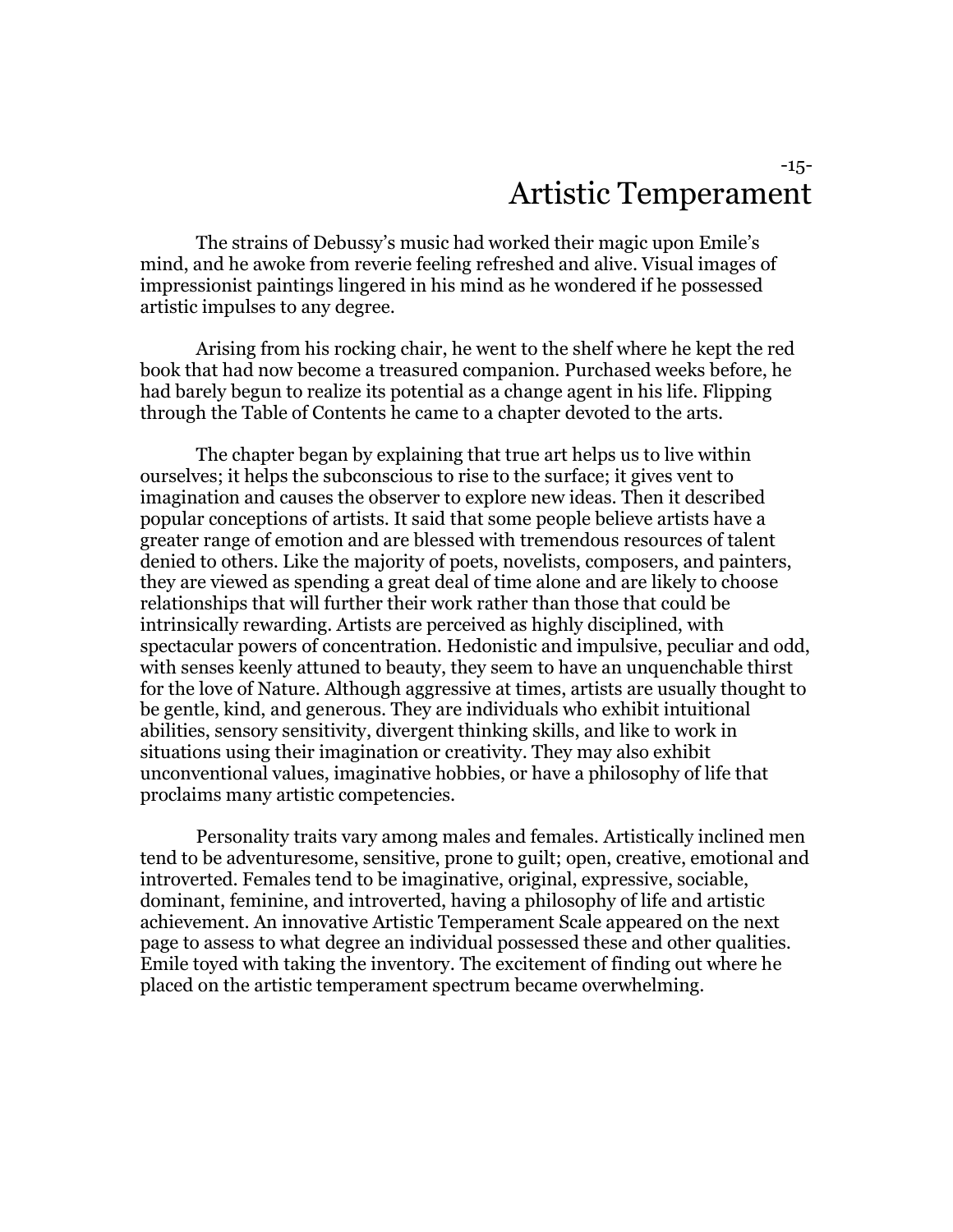### -16- An Artistic Rating Temperament Scale

Emile turned in his red book to the page that featured the Artistic Rating Temperament Scale (ARTS). He then studied the directions to the Scale and recorded his answers by drawing a line under the response that most identified his performance.

- 1. I am attracted to new books and ideas. almost never / rarely / sometimes / usually / almost always
- 2. I am an excellent actor. almost never / rarely / sometimes / usually / almost always
- 3. I take pride in my appearance. almost never / rarely / sometimes / usually / almost always
- 4. I am an excellent speaker. almost never / rarely / sometimes / usually / almost always
- 5. I use intuition to solve intellectual and personal problems. almost never / rarely / sometimes / usually / almost always
- 6. I am an excellent writer. almost never / rarely / sometimes / usually / almost always
- 7. I generate unique and novel ideas that are not obvious. almost never / rarely / sometimes / usually / almost always
- 8. I ponder the mystery and glory of art, music, and drama. almost never / rarely / sometimes / usually / almost always

After finishing the assessment, Emile turned the page to find out how to score the Scale and what his score meant in relation to artists, writers, and musicians whose scores were used to develop a set of norms. He sensed that he did well, but how well?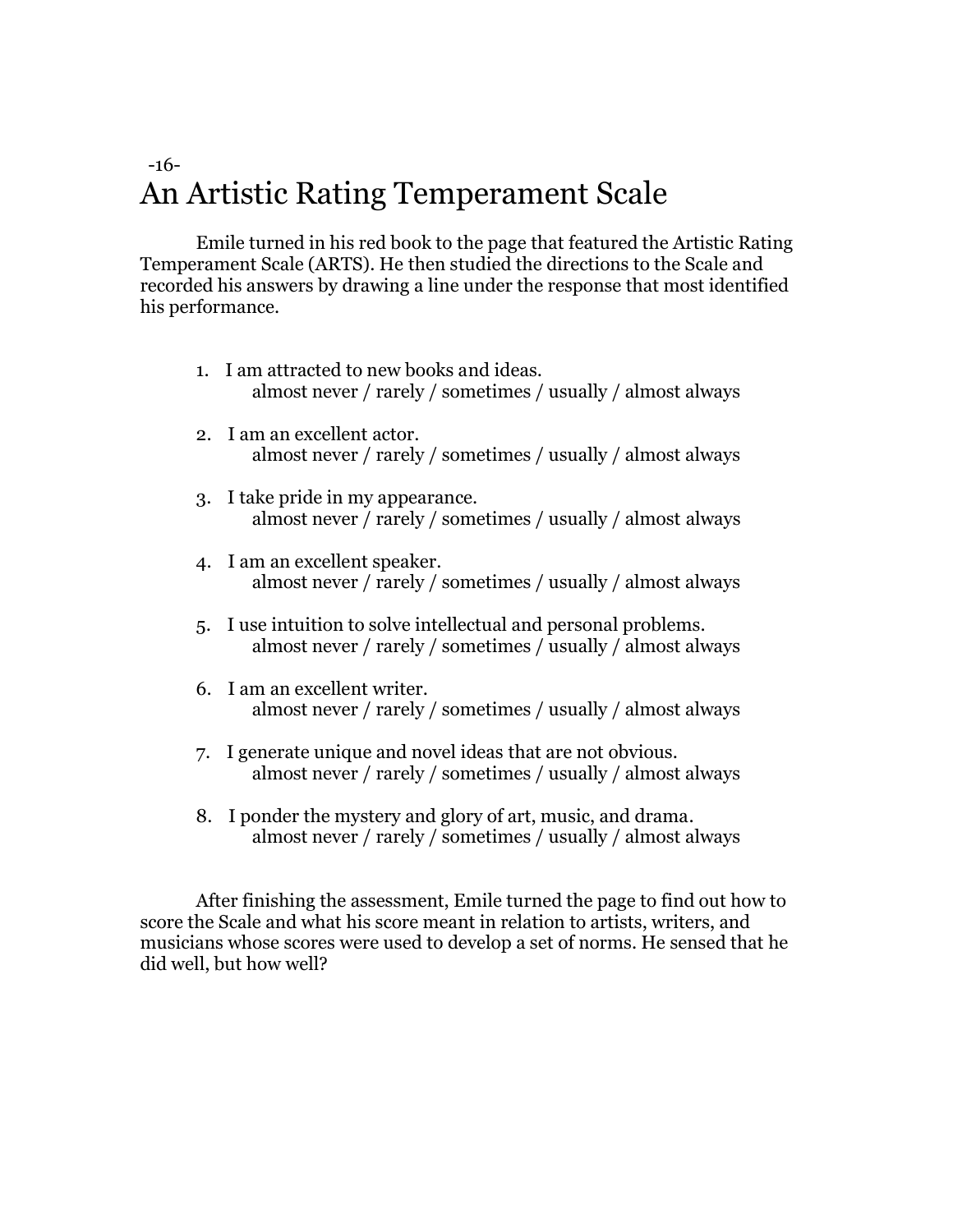#### -17- Quantified Talents

Emile turned the page of the red text to discover how the Artistic Rating Temperament Scale (ARTS) was scored. He approached his work carefully and thoughtfully.

The page disclosed that each of the rating descriptors was assigned a certain number of points:

| Almost Never    | $=$ | Т. |
|-----------------|-----|----|
| Rarely          | $=$ | 2  |
| Sometimes       | $=$ | 3  |
| Usually         | $=$ | 4  |
| Almost Always = |     | 5. |

He returned to the Scale and tallied his points. He scored 34. Next, he consulted the chart below for an interpretation of his performance. His 34 points was equivalent to the 85th percentile, which meant he scored as well as 85 percent taking the ARTS and only 15 percent scored better than he. This was considered an above average score, the average score earned by gifted musicians, and he was pleased with himself. Perhaps he was more of an artist than he had previously believed.

|    | Score Percentile         |    | Score Percentile |
|----|--------------------------|----|------------------|
| 40 | 99                       | 27 | 17               |
| 39 | 97                       | 26 | 14               |
| 38 | 95                       | 25 | 12               |
| 37 | 94                       | 24 | 11               |
| 36 | 92                       | 23 | 8                |
| 35 | 91                       | 22 | 6                |
| 34 | 85 -- Musicians' Average | 21 | 4                |
| 33 | 75                       | 20 | 3                |
| 32 | 70 -- Writers' Average   | 19 | $\bf{2}$         |
| 31 | 61 -- Artists' Average   | 18 | 1                |
| 30 | 54                       | 17 | 1                |
| 29 | 40                       | 16 | 1                |
| 28 | 25                       | 15 |                  |
|    |                          |    |                  |

The article went on to say that the ARTS correlates .89 with intuition and .81 with creativity; .74 with ego congruence and .72 with IQ. Its lowest correlation is .52 with self-efficacy. Point-biserial correlations range from .55 to .77, and inter-item correlations from .16 to .64, all highly significant based on 50 protocols. The ARTS' corrected split-half internal reliability is .86.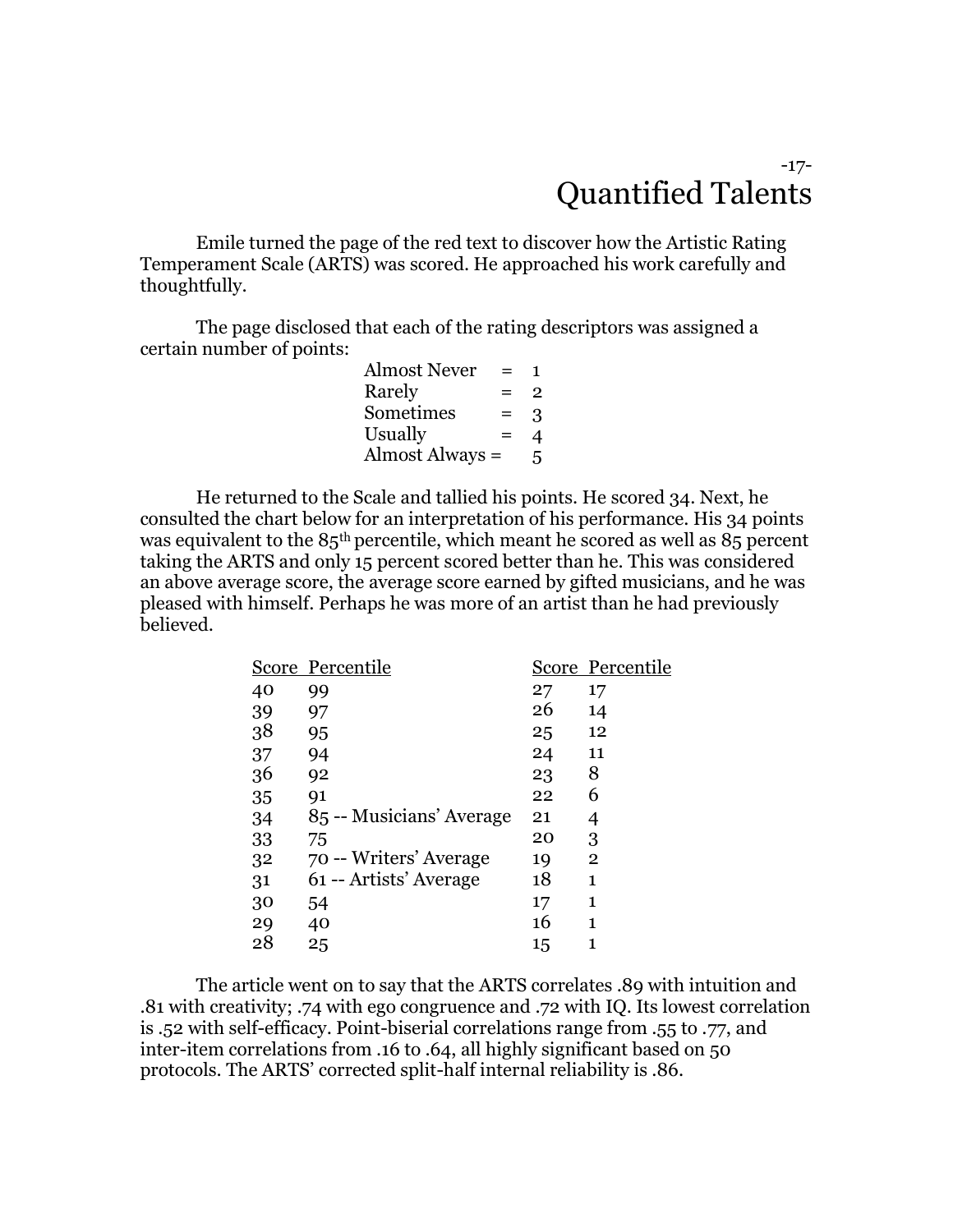#### -18- Cagey Silence

It was now mid-morning and Emile was eager for change. He bundled up and walked briskly from his home to a picturesque park nearby. An assertive breeze pushed him along, as the yearning to be in nature swelled within. Soon a multitude of thoughts narrowed to one: the importance of silence. Certainly in the park silence was valued more than in town, yet he had to admit that silence in his life wasn't always silent. Perhaps modernist composer John Cage (1912-1992) was correct: like a valuable resource on the decline, humanity is swiftly losing the psychological and spiritual benefits of silence.

Deep in woody splendor, Emile seated himself on a bench near the pond. With no passersby to disturb him, he mused that there must be two types of silence--peaceful and terrifying--and that for him silence was more disturbing than calming. His mind drifted back to a time when silence was the norm. The seasonal rhythms of nature reflected the inspired strains of poetry and song, but today turmoil and din had become normal fare, alienating him from silence. Becoming increasingly aware of his environment, the silence in the park was not peaceful but full of noise: murmuring wind, rustling leaves, birds flapping overhead.

There were gentle reminders of unspoiled days in the park: the white noise of a nearby stream; open spaces of lush grass bordered with yellow flowers, which sparked thoughts of indigenous hunters decoding environmental resonance. Back in those days every noise had special meaning, oftentimes leading to a successful hunt and a tasty meal. But contemporary life demanded jealous attention, and field animals didn't feel safe amid the roar of progress.

His mind shifted contexts. He pictured himself entering a vacant room, speechless, and the gradual rise of internal voices filling the space inside himself. Unsolved problems rose to the surface and got out of hand. Cares and complaints became rivals for competition. Could it be that this inner diversion was only a means of avoiding what really needed attention? Emile recalled a favorite quote: "The problem here is not whether a person can live without friends or without feeding his eyes and ears, but that there are many people who can't stand to be alone, to shut their eyes, to gently push aside all the assorted noises and to sit calmly and quietly."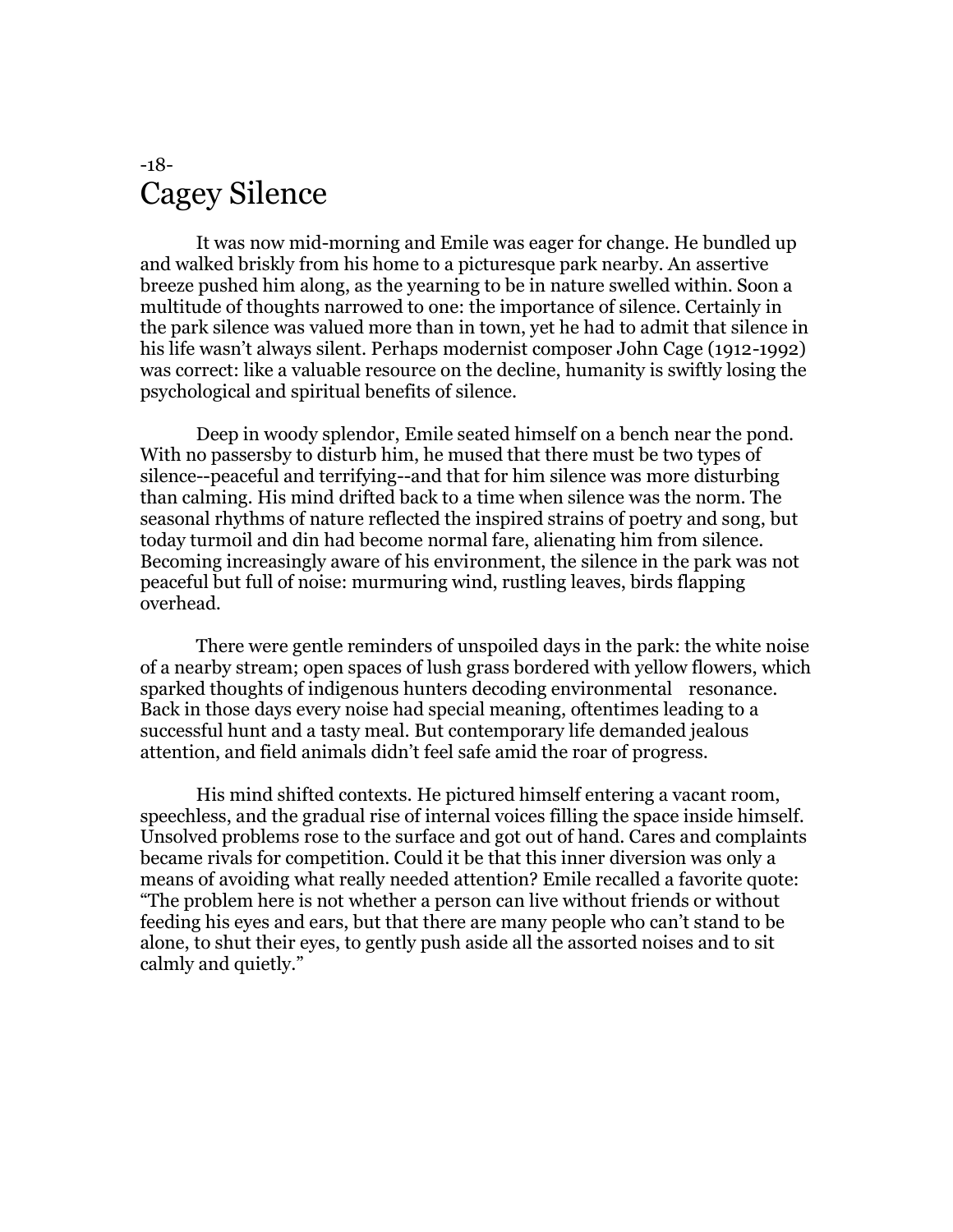#### -19- Viva Vivaldi

Walking home from the park in the chilly night air was nearly as enjoyable as when he left hours earlier. Back inside the Victorian--refreshed, invigorated, and still highly sensitive to Nature--Emile decided to rekindle his musical memory of Antonio Vivaldi (1678-1741).

Vivaldi was a native of Venice, the son of a barber and part-time violinist at the church of St. Mark. His close proximity to St. Mark's naturally brought him in contact with the clergy and the musical ideas of his time. He went on to become a skilled performer on the violin and toured Europe, wrote nearly fifty operas which accrued fame and fortune, and lived with a French soprano for a while. Entering the priesthood, he immediately acquired the picturesque title "The Red Priest" because of his fiery hair.

From 1703 to 1740, Vivaldi worked in Venice at an orphanage for the care and education of orphaned and illegitimate women. He provided rigorous instruction in music, and the girls gave public concerts on Sundays and festival days in groups of about 40 girls. One visitor had this to say about these concerts: "I swear to you that there is nothing as pleasant as seeing a young and pretty nun, dressed in white, with a little pomegranate bouquet over her ears, conducting the orchestra with all the gracefulness and incredible precision one can imagine."

In all, Vivaldi wrote nearly 600 concertos to train his exceptionally talented charges. He wrote so much music that many of his pieces have not been heard since he wrote them. Yet amid the ones most prized is THE FOUR SEASONS (1725). Emile selected "Winter," which is In three movements, including descriptive comments in Vivaldi's hand. As the CD began and the music unfolded over time, Emile visualized the scenery Vivaldi had in mind:

First Movement--One trembles in the snow, endures terrible winds, stamps one's feet.

Second Movement--Happy days before the fire while rain soaks those outside.

Third Movement--Outside again, one walks across the ice, reducing the pace to avoid slipping, then all the winds battle. This is winter and what joy it brings!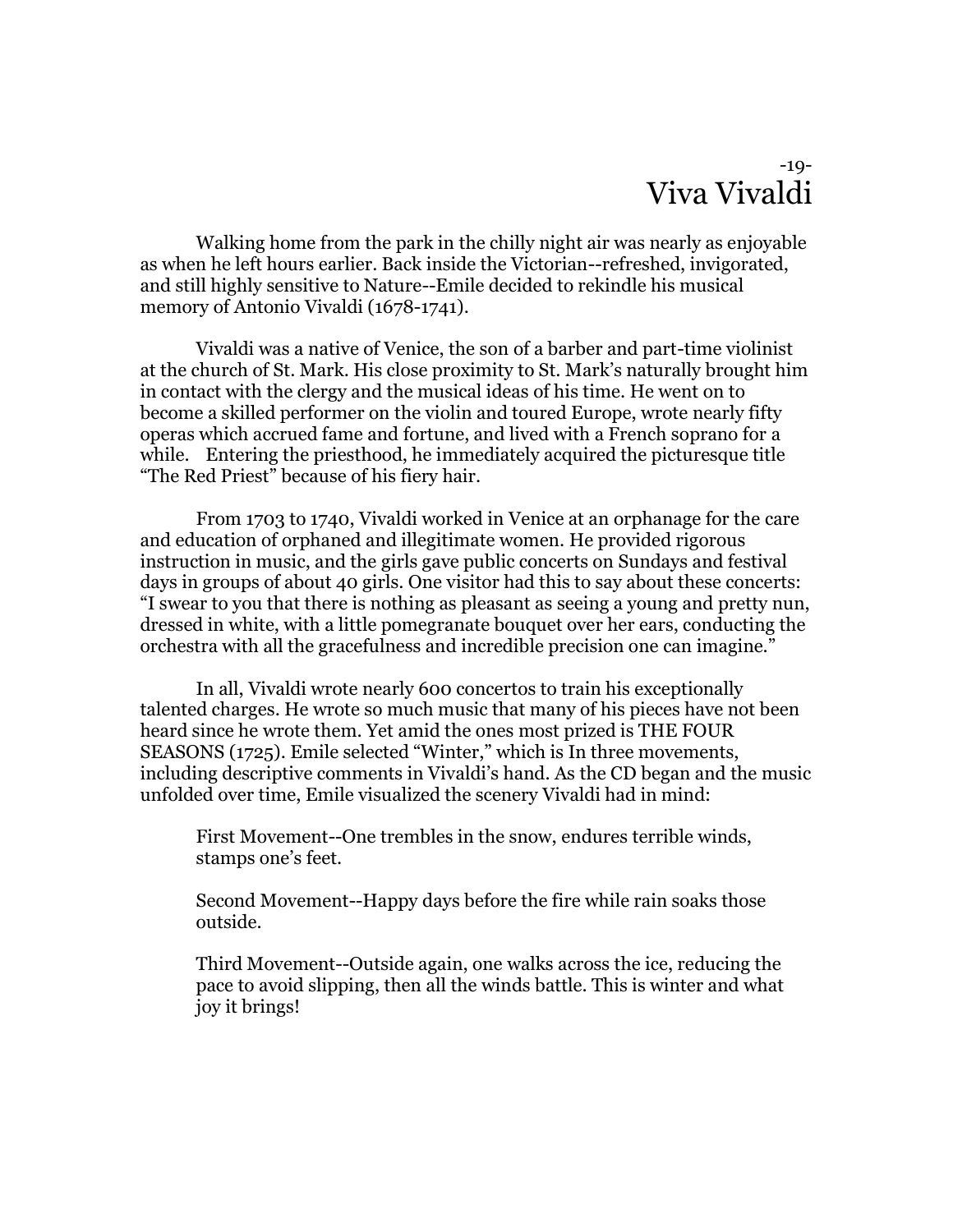#### $-20$ Mrs. Cunningham's Husband

With the magnificent sounds of Vivaldi wafting through his mind, Emile sauntered downstairs for a bite to eat in the kitchen where Mrs. Cunningham was knitting and enjoying a cup of Chamomile tea.

"My dear, you must be famished," she said. "Do sit down and have some nourishment," to which Emile eagerly complied. In front of him, on a flowered china plate, were two halves of a roast beef sandwich, which especially suited him.

"You know, Mrs. Cunningham, you've never talked much about your late husband," replied Emile as he tried not to garble words with his mouth half full. "What became of him?" Mrs. Cunningham looked up, set her knitting aside, and said, "My late husband was an Italian illusionist and mesmerist of some repute who grew up in Chicago in the early 1900s. After training with the renowned Cardini, he traveled to nearly every civilized country, performing his works of magic. His stage name was The Great Turini, and he could hold any audience in the palm of his hand for hours. After he retired from the stage, he and I moved here and bought this mansion. When he passed away at age 72, I had his body cremated and the ashes put in an urn. His last will and testament specified that he was to remain in a special room he designed and built in the cellar. Would you like to see it?" Appreciatively, Emile finished the sandwich and was delighted by the invitation.

Mrs. Cunningham led the way down into the cool cellar. A few steps from the end of the stairs was a brass-plated door to the entombment where she whispered a prayer before entering. The first thing that Emile noticed inside was a suspended lantern with 6 bottle-glass panels of different colors, casting eerie reflections on the walls. The room had seven walls and seven angles, each side being 7 feet wide and 9 feet high, with triangles and spirals on the walls. The ceiling was painted to represent the firmament; the floor, the earth. At the end of the room was an altar draped in red silk with two gold candlesticks. In the center was the urn. It rested on a sheet of yellowed parchment that was decorated along the edges with glyphs of the Zodiac. Off to one side was a thick blue-velvet book that apparently held the secrets of Mr. Cunningham's art. But what riveted Emile's attention most were these words in Latin across the bottom of the parchment: LIBERTAS DEI GLORIA INTACTA (Freedom by means of the pure glory of God).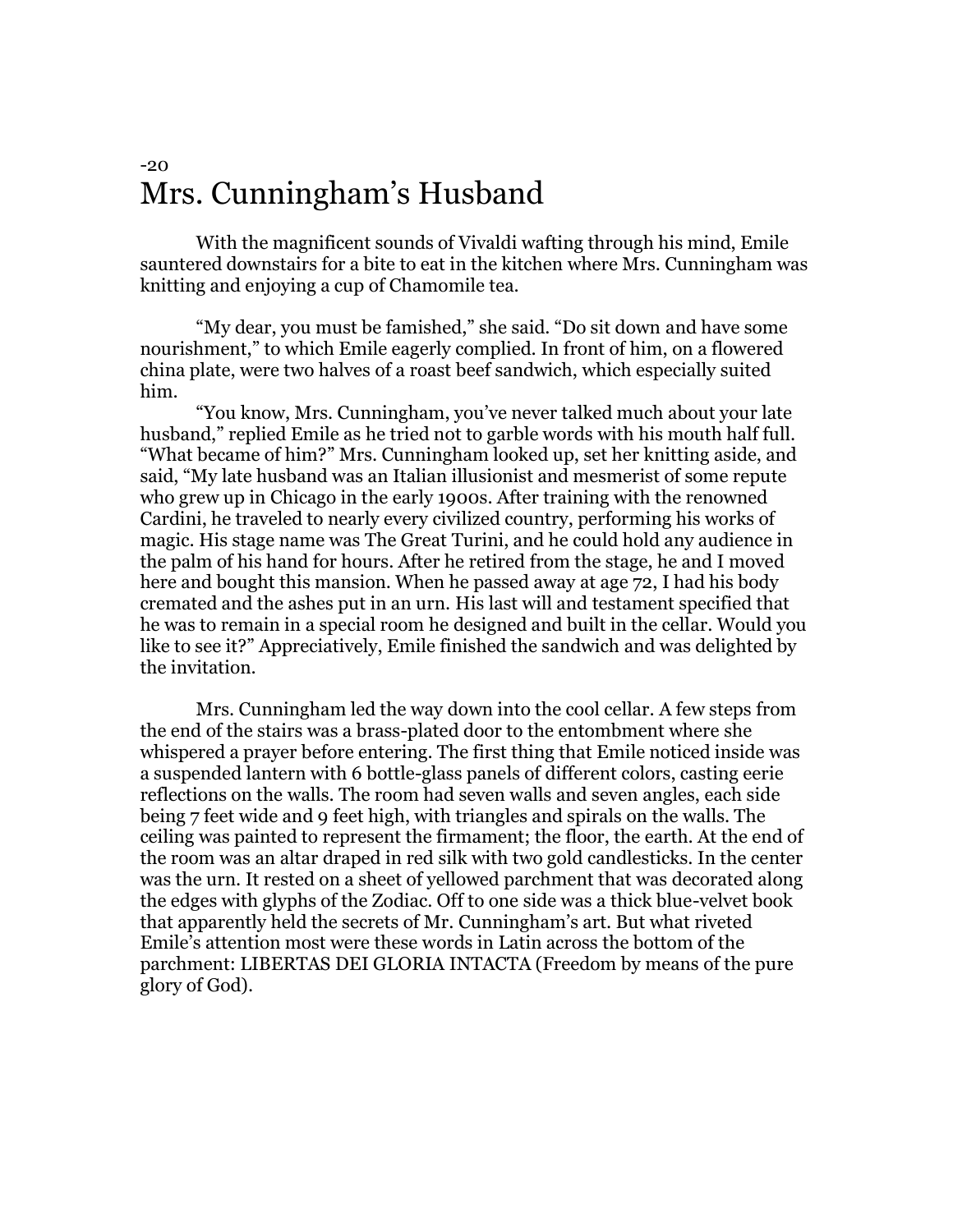#### -21- Spectroscope Eyeglasses

Emile and his landlady left Mr. Cunningham's entombment and returned to the kitchen, still awestruck from the mystical experience. Within no time the teakettle was whistling a jolly tune and tea was served once again--with home baked oatmeal cookies. While Emile nibbled on a cookie, Mrs. Cunningham's mysterious demeanor seemed to be holding back a secret.

"Sometime I want to take you to the attic where Mr. Cunningham's magic things are stored," she said. "I'm sure he would love for you to have his spectroscope eyeglasses. They provide hours of amusement."

Not knowing what to say, Emile sipped his tea and continued to listen intently. "The glasses were made many years ago by a magician who loved history. There are two lenses in the grooves of each eyeglass with the numbers o through 9 around the edge of the frames. You simply rotate the lenses so that the clasp for each lens marks a date, such as 19 on one eye and 35 on the other. In this case, you would begin to see all the events of 1935 where you are standing."

Emile was dumbstruck. Struggling to catch his breath, he said, "Let's go there now. I would love to experiment with the glasses, to discover who lived in my room." With a gentle nod, Mrs. Cunningham set her cup down, and the two of them ascended the staircase that led to the third story.

It took patience on Emile's part not to let on that he had already explored the attic by himself, and his patience paid off. Mrs. Cunningham opened the attic door without suspicion. Once inside, she knew exactly which trunk to open to retrieve the glasses. "Ah, here they are!" she exclaimed, "and they are in perfect condition."

Just as quickly as they had arrived, they exited, and Emile went to his bedroom clutching the glasses proudly. He adjusted them to the year 1925, five years after the house was built. Within seconds after putting them on, he saw a pretty young girl putting away freshly laundered clothes in a polished chest next to the large window. She looked to be around 10 years old, in good health, and jovial. She picked up a book, reclined on her bed, and started to read. The novel, TREASURE ISLAND, held her attention for nearly two hours, until she sensed it was nearly time for supper and left abruptly for the dining room.

Just as soon as Emile removed the glasses from his face, his vision returned to present time. He adjusted the lenses to  $00000$ , an existence before recorded time, and cautiously put the glasses back on his face.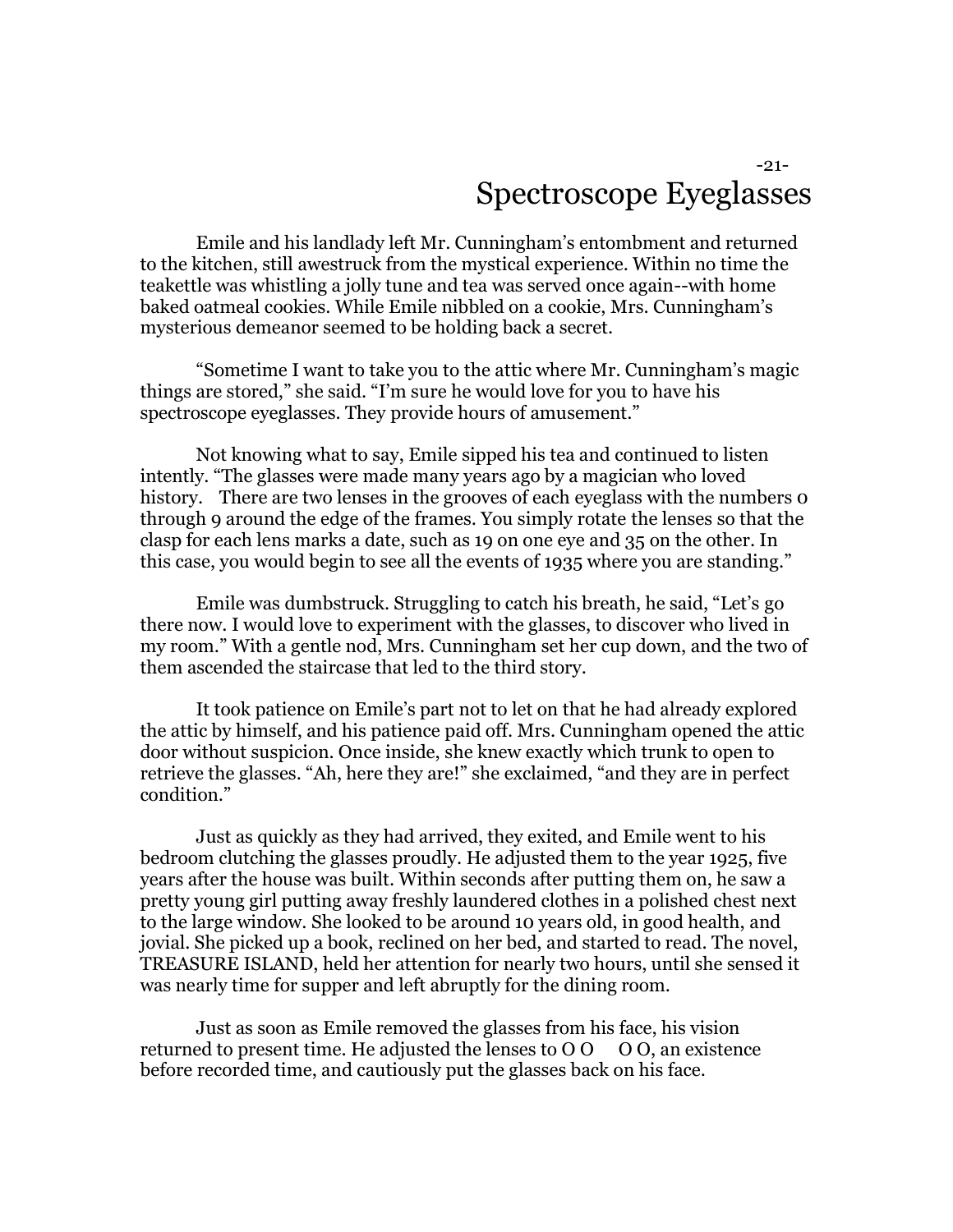#### -22- Leopards in the Sky

Setting aside the spectroscope glasses, Emile drew the drapes and found comfort in his favorite rocking chair. Life had been good to him. He loved his job and the company of his charming landlady, the respected Mrs. Cunningham. He visited cafés with a treasured tome in hand, then freed his mind during leisurely walks in the park. He was in good health and moderately wealthy by the standards of his day. He counted his best friends, all on one hand, as loyal and trustworthy--something of a rarity.

Emile reached toward the end table and grasped a massive book of poetry. Opening it, he reflected for a moment on his feelings for poetry. He loved the succinctness with which the poet could express a myriad of emotions and the way poems evoked visual images. In front of him was a poem written by the great American poetess Emily Dickinson (1830-1886). Always secretive, a recluse in her New England hometown of Amherst, many didn't realize she wrote more than 1700 poems on subjects ranging from Nature, Life, and Love to Time and Eternity; only 7 were printed in her lifetime. Immediately after Emily's death, her sister Lavinia discovered hundreds of poems in a box and eventually had most of them edited and published in a series of books.

Emile's favorite poem was "The Juggler of Day." The well-crafted metaphors stirred his imagination:

> Blazing in gold and quenching in purple, Leaping like leopards to the sky, Then at the feet of the old horizon Laying her spotted face, to die.

Stooping as low as the kitchen window, Touching the roof and tinting the barn, Kissing her bonnet to the meadow, -- And the juggler of day is gone!

Continuing to embrace the mood of the poem, Emile meditated on the thought that leopards of spotted gold and purple suffused the evening sky for Emily Dickinson as well as for him. With the descent of sun upon his home, Emile continued his reverie . . . gently drifting to sleep . . . still clutching the book of poetry to his chest.